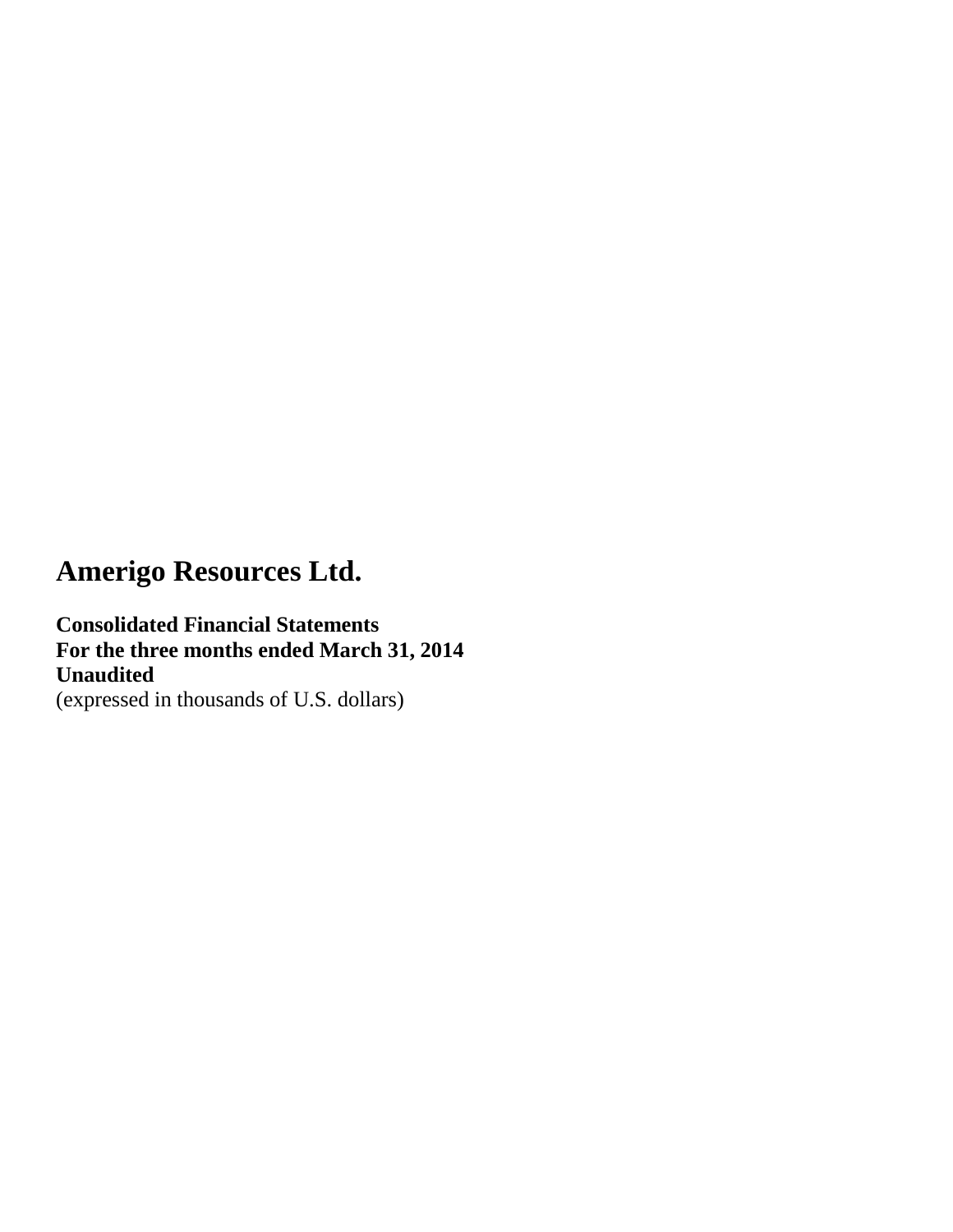Condensed Consolidated Interim Statements of Financial Position - Unaudited

## (expressed in thousands of U.S. dollars)

|                                      |              | March 31, | December 31, |
|--------------------------------------|--------------|-----------|--------------|
|                                      |              | 2014      | 2013         |
|                                      | <b>Notes</b> | \$        | \$           |
| <b>Assets</b>                        |              |           |              |
| <b>Current assets</b>                |              |           |              |
| Cash and cash equivalents            |              | 8,142     | 13,148       |
| Trade and other receivables          |              | 14,703    | 13,035       |
| Prepaid expenses                     |              | 234       | 319          |
| Inventories                          | 6            | 10,487    | 11,481       |
|                                      |              | 33,566    | 37,983       |
| <b>Non-current assets</b>            |              |           |              |
| Investments                          | $\tau$       | 3,096     | 3,207        |
| Exploration and evaluation assets    | 9            | 22,281    | 21,375       |
| Property, plant and equipment        | 10           | 114,035   | 116,601      |
| Intangible assets                    | 11           | 5,713     | 5,903        |
| Other non-current assets             |              | 1,040     | 1,040        |
| <b>Total assets</b>                  |              | 179,731   | 186,109      |
| <b>Liabilities</b>                   |              |           |              |
| <b>Current liabilities</b>           |              |           |              |
| Trade and other payables             |              | 17,712    | 20,493       |
| El Teniente royalties payable        | 8            | 9,335     | 13,142       |
| Current income tax liabilities       |              | 1,055     | 721          |
| Royalties to related parties         | 13           | 661       | 655          |
|                                      |              | 28,763    | 35,011       |
| <b>Non-current liabilities</b>       |              |           |              |
| Severance provisions                 |              | 3,797     | 3,611        |
| Royalties to related parties         | 13           | 4,113     | 4,224        |
| Asset retirement obligation          |              | 7,415     | 7,295        |
| Deferred income tax liability        |              | 14,115    | 14,229       |
| <b>Total liabilities</b>             |              | 58,203    | 64,370       |
| <b>Equity</b>                        | 14           |           |              |
| Share Capital                        |              | 77,645    | 77,514       |
| Other reserves                       |              | 6,746     | 6,577        |
| Retained earnings                    |              | 39,086    | 39,475       |
| Accumulated other comprehensive loss |              | (1,949)   | (1,827)      |
| Total equity                         |              | 121,528   | 121,739      |
| <b>Total equity and liabilities</b>  |              | 179,731   | 186,109      |
| <b>Commitments</b>                   | 20           |           |              |
| <b>Subsequent events</b>             | 21           |           |              |

The accompanying notes are an integral part of these condensed consolidated interim financial statements.

**Approved by the Board of Directors**

"Robert Gayton" "George Ireland" Director Director Director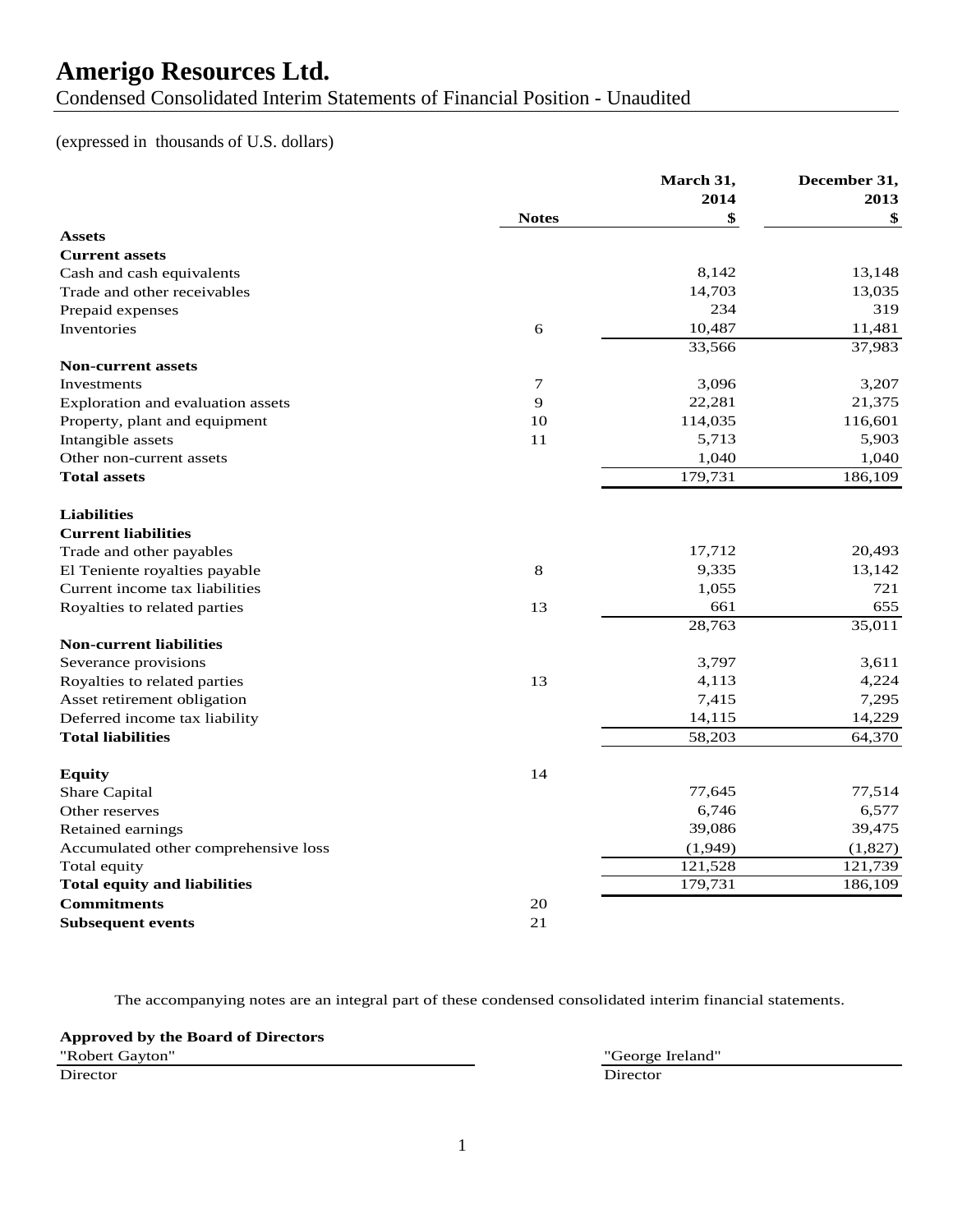Condensed Consolidated Interim Statements of Comprehensive (Loss) Income - Unaudited

(expressed in thousands of U.S. dollars, except share and per share amounts)

|                                                                  |              | Three months ended March 31, |             |
|------------------------------------------------------------------|--------------|------------------------------|-------------|
|                                                                  | <b>Notes</b> | 2014                         | 2013        |
|                                                                  |              | \$                           | \$          |
| <b>Revenue</b>                                                   |              | 32,370                       | 43,161      |
| <b>Cost of sales</b>                                             | 16           | 31,706                       | 38,037      |
| <b>Gross profit</b>                                              |              | 664                          | 5,124       |
| <b>Other expenses</b>                                            |              |                              |             |
| General and administration                                       | 16           | 1,002                        | 912         |
| Other gains                                                      | 18           | (277)                        | (209)       |
|                                                                  |              | 725                          | 703         |
| <b>Operating (loss) profit</b>                                   |              | (61)                         | 4,421       |
| Finance expense                                                  | 17           | 149                          | 185         |
|                                                                  |              | 149                          | 185         |
| (Loss) profit before tax                                         |              | (210)                        | 4,236       |
| Income tax expense                                               |              | 179                          | 998         |
| Net (loss) profit                                                |              | (389)                        | 3,238       |
| Other comprehensive (loss) income, net of tax                    |              |                              |             |
| Items that may be reclassified subsequently to net (loss) income |              |                              |             |
| Severance provision                                              |              | (179)                        |             |
| Cumulative translation adjustment                                |              | 168                          | 2,200       |
| Unrealized losses on investments                                 | 7            | (111)                        | 708         |
| Other comprehensive (loss) income, net of tax                    |              | (122)                        | 2,908       |
| <b>Comprehensive (loss) income</b>                               |              | (511)                        | 6,146       |
| Weghted average number of shares<br>outstanding, basic           |              | 172,432,038                  | 172,290,344 |
| Weighted average number of shares                                |              |                              |             |
| outstanding, diluted                                             |              | 172,432,038                  | 173,260,493 |
| (Loss) earnings per share                                        |              |                              |             |
| <b>Basic</b>                                                     |              |                              | 0.02        |
| Diluted                                                          |              |                              | 0.02        |

The accompanying notes are an integral part of these condensed consolidated interim financial statements.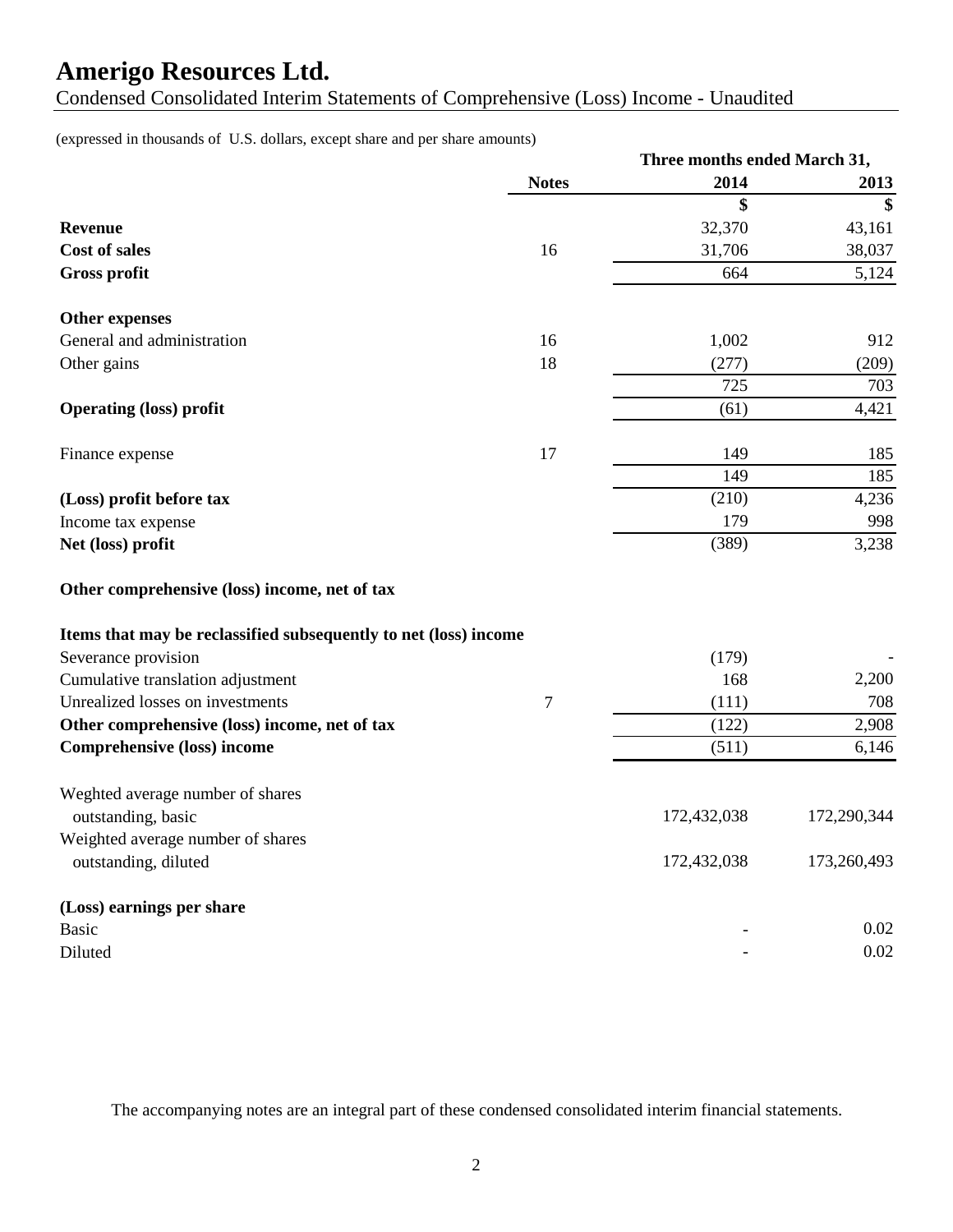Condensed Consolidated Interim Statements of Cash Flows - Unaudited

(expressed in thousands of U.S. dollars)

|                                                       | Three months ended March 31, |         |
|-------------------------------------------------------|------------------------------|---------|
|                                                       | 2014                         | 2013    |
|                                                       | \$                           | \$      |
| <b>Cash flows from operating activities</b>           |                              |         |
| Net (loss) profit                                     | (389)                        | 3,238   |
| Adjustment for items not affecting cash:              |                              |         |
| Depreciation and amortization                         | 4,738                        | 4,161   |
| Deferred income tax recovery                          | (114)                        | (2)     |
| Unrealized foreign exchange expense                   | 273                          | 158     |
| Accretion                                             | (12)                         | (13)    |
| Share-based payments                                  |                              | 31      |
| Other                                                 | 7                            | (238)   |
|                                                       | 4,503                        | 7,335   |
| Changes in non-cash working capital                   |                              |         |
| Trade, other receivables and advances                 | (1,642)                      | 670     |
| Inventories                                           | 941                          | 1,133   |
| Trade and other payables                              | (1,697)                      | (6)     |
| El Teniente royalty payables                          | (3,807)                      | (519)   |
|                                                       | (1,702)                      | 8,613   |
| Payment of long-term employee benefits                |                              | (410)   |
| Net cash from operating activities                    | (1,702)                      | 8,203   |
| <b>Cash flows from investing activities</b>           |                              |         |
| Purchase of plant and equipment and evaluation assets | (3,402)                      | (3,645) |
| Net cash from investing activities                    | (3,402)                      | (3,645) |
| <b>Cash flows from financing activities</b>           |                              |         |
| Exercise of share purchase options                    | 98                           |         |
| Repayments, net of cash proceeds                      |                              | (504)   |
| Net cash from financing activities                    | 98                           | (504)   |
| Net (decrease) increase in cash and cash equivalents  | (5,006)                      | 4,054   |
| Effect of exchange rate changes on cash               |                              | (24)    |
| Cash and cash equivalents - Beginning of period       | 13,148                       | 9,250   |
| Cash and cash equivalents - End of period             | 8,142                        | 13,280  |

**Supplementary cash flow information (Note 19)**

The accompanying notes are an integral part of these condensed consolidated interim financial statements.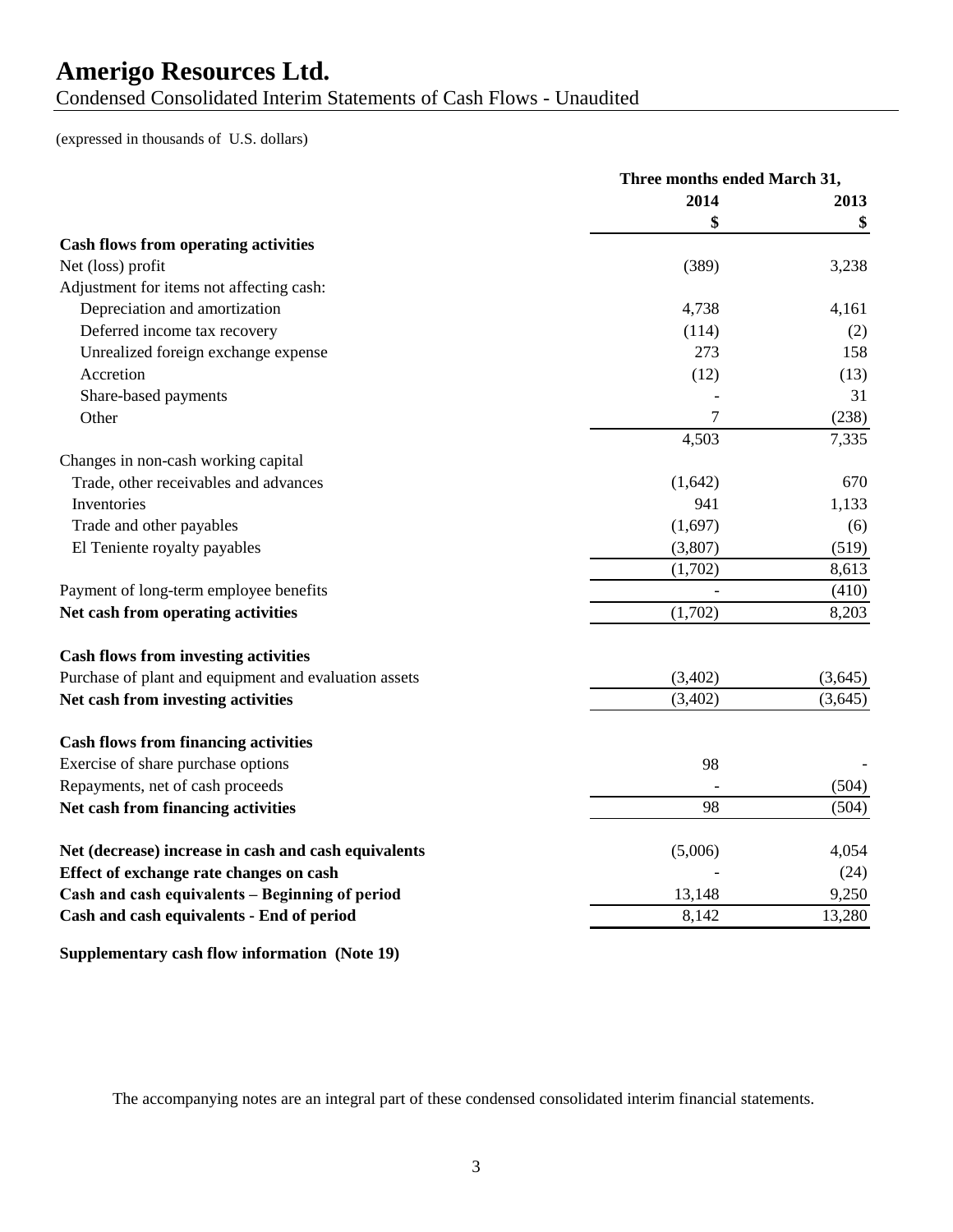Condensed Consolidated Interim Statements of Changes in Equity- Unaudited

## (tabular information expressed in thousands of U.S. dollars, except share and per share amounts)

|                                    | Share capital       |               |                          |                                                               |                             |                     |
|------------------------------------|---------------------|---------------|--------------------------|---------------------------------------------------------------|-----------------------------|---------------------|
|                                    | Number of<br>shares | <b>Amount</b> | <b>Other</b><br>reserves | <b>Accumulated</b><br>other<br>comprehensive<br>(loss) income | <b>Retained</b><br>earnings | <b>Total equity</b> |
|                                    |                     | \$            | \$                       | \$                                                            | \$                          | \$                  |
| Balance January 1, 2013            | 172,290,344         | 77,514        | 6,525                    | 9,677                                                         | 38,482                      | 132,198             |
| Share based payments               |                     |               | 31                       |                                                               |                             | 31                  |
| Cumulative translation adjustment  |                     |               |                          | 2,200                                                         |                             | 2,200               |
| Unrealized gains on investments    |                     |               |                          | 708                                                           |                             | 708                 |
| Net earnings                       |                     |               |                          |                                                               | 3,238                       | 3,238               |
| Balance March 31, 2013             | 172,290,344         | 77,514        | 6,556                    | 12,585                                                        | 41,720                      | 138,375             |
| Share-based payments               |                     |               | 21                       |                                                               |                             | 21                  |
| Cumulative translation adjustment  |                     |               |                          | (12, 813)                                                     |                             | (12, 813)           |
| Unrealized losses on investments   |                     |               |                          | (1, 599)                                                      |                             | (1, 599)            |
| Net loss                           |                     |               |                          |                                                               | (2,245)                     | (2,245)             |
| Balance December 31, 2013          | 172,290,344         | 77,514        | 6,577                    | (1,827)                                                       | 39,475                      | 121,739             |
| Balance January 1, 2014            | 172,290,344         | 77,514        | 6,577                    | (1,827)                                                       | 39,475                      | 121,739             |
| Exercise of share purchase options | 350,000             | 131           | (33)                     |                                                               |                             | 98                  |
| Provision for compensation         |                     |               |                          |                                                               |                             |                     |
| to be settled with shares          |                     |               | 202                      |                                                               |                             | 202                 |
| Cumulative translation adjustment  |                     |               |                          | 168                                                           |                             | 168                 |
| Unrealized losses on investments   |                     |               |                          | (111)                                                         |                             | (111)               |
| Severance provision                |                     |               |                          | (179)                                                         |                             | (179)               |
| Net loss                           |                     |               |                          |                                                               | (389)                       | (389)               |
| Balance March 31, 2014             | 172,640,344         | 77,645        | 6,746                    | (1,949)                                                       | 39,086                      | 121,528             |

The accompanying notes are an integral part of these condensed consolidated interim financial statements.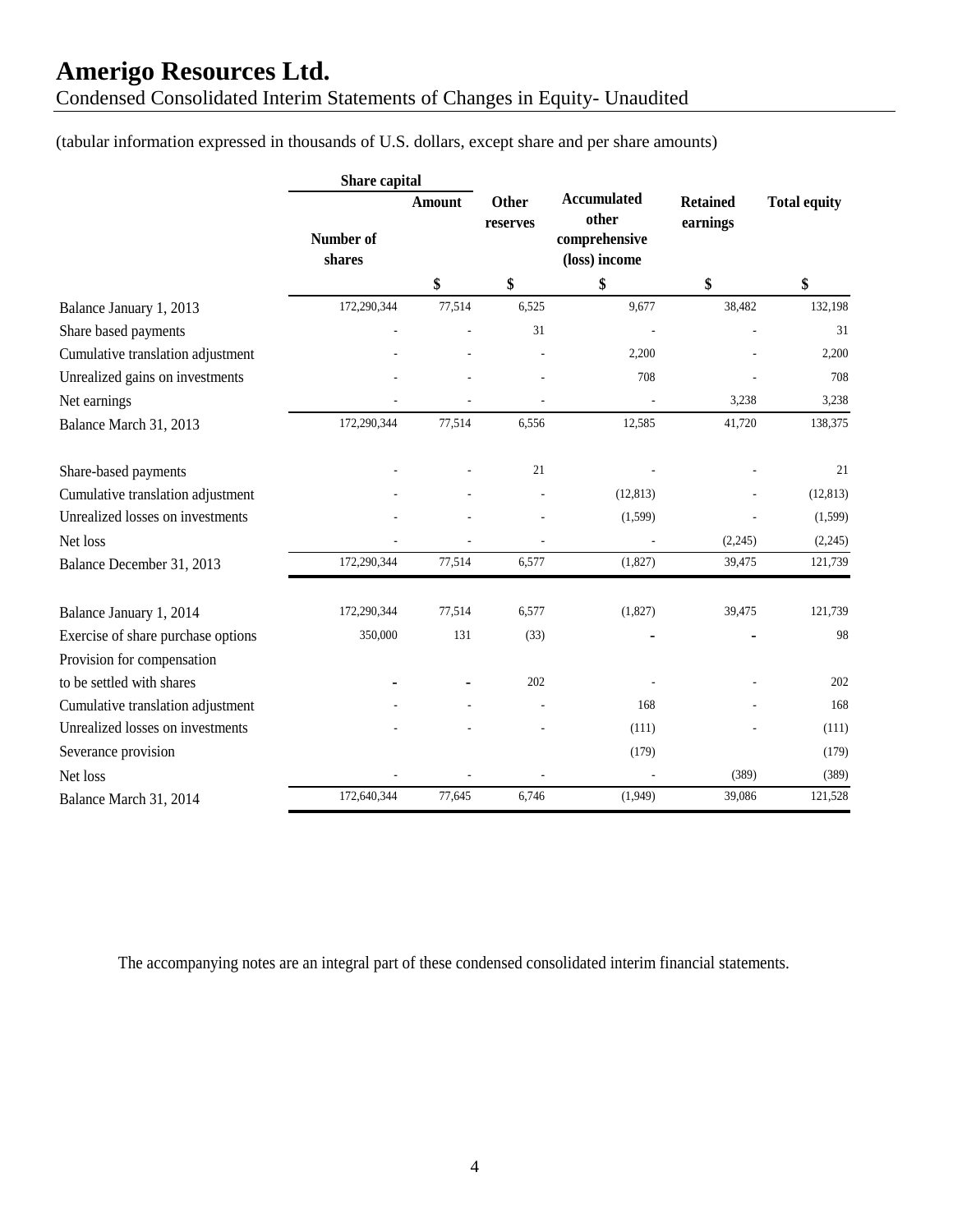## **Amerigo Resources Ltd.** Notes to the Condensed Consolidated Interim Financial Statements- Unaudited March 31, 2014

(tabular information expressed in thousands of U.S. dollars, except share and per share amounts)

### **GENERAL INFORMATION**

Amerigo Resources Ltd. (the "Company") is a company incorporated pursuant to the laws of British Columbia, Canada and its shares are listed for trading on the Toronto Stock Exchange ("TSX"), the OTCQX stock exchange in the United States and the Lima Stock Exchange. The address of the Company's principal office is Suite 1950 – 400 Burrard Street, Vancouver, British Columbia.

The Company is a producer of copper and molybdenum concentrates with operations in Chile. At March 31, 2014, its operating subsidiary Minera Valle Central S.A. ("MVC") had a contractual relationship with the El Teniente Division ("DET") of Corporacion Nacional del Cobre de Chile ("Codelco"), Chile's state-owned copper producer, through 2021 to process the fresh tailings from El Teniente, the world's largest underground copper mine (the "2021 Fresh Tailings Contract"), as well as a contract to process El Teniente's Colihues tailings deposit (the "Colihues Contract"), (Note 8).

Subsequent to March 31, 2014, MVC and DET entered into an agreement granting to MVC the rights to process tailings from an additional historical tailings deposit, Cauquenes, extending MVC's rights to process fresh and Colihues tailings from 2021 to 2037 and amending each of the 2021 Fresh Tailings Contract and the Colihues Contract (Note 21).

These consolidated financial statements were authorised for issue by the board of directors on May 6, 2014.

### **1) BASIS OF PRESENTATION AND STATEMENT OF COMPLIANCE**

These condensed consolidated interim financial statements of the Company and its subsidiaries (the "Group) have been prepared in accordance with International Financial Reporting Standards ("IFRS") as issued by the International Accounting Standards Board ("IASB") applicable to the preparation of interim financial statements, including IAS 34, Interim Financial Reporting. These condensed consolidated interim financial statements do not include all the information and note disclosure required by IFRS for annual financial statements, and therefore, should be read in conjunction with the audited consolidated financial statements for the year ended December 31, 2013, which have been prepared in accordance with IFRS as issued by the IASB.

The Group is following the same accounting policies and methods of computation in these condensed consolidated interim financial statements as it did in the audited consolidated financial statements for the year ended December 31, 2013, except as described in the second paragraph of Note 3 and in Note 4.

### **2) ACCOUNTING POLICIES**

Taxes on income in the interim periods are accrued using the tax rate that would be applicable to expected total annual profit or loss.

#### **Functional currency**

Items included in the financial statements of each of the Group's subsidiaries are measured using the currency of the primary economic environment in which the entity operates (the "functional currency"). The functional currency of Amerigo Resources Ltd., the parent entity, is the Canadian dollar. The functional currency of Minera Valle Central Generacion S.A. ("MVC Generacion") is the Chilean peso ("CLP"). Effective January 1, 2014, the functional currency of MVC was changed from the CLP to the U.S. dollar in anticipation of the level of U.S denominated indebtedness to be undertaken by MVC in 2014 to finance the Cauquenes expansion project and from a review of the currency-related fact patterns of its current concentrate sales contracts and contracts with DET. While payments from current clients to MVC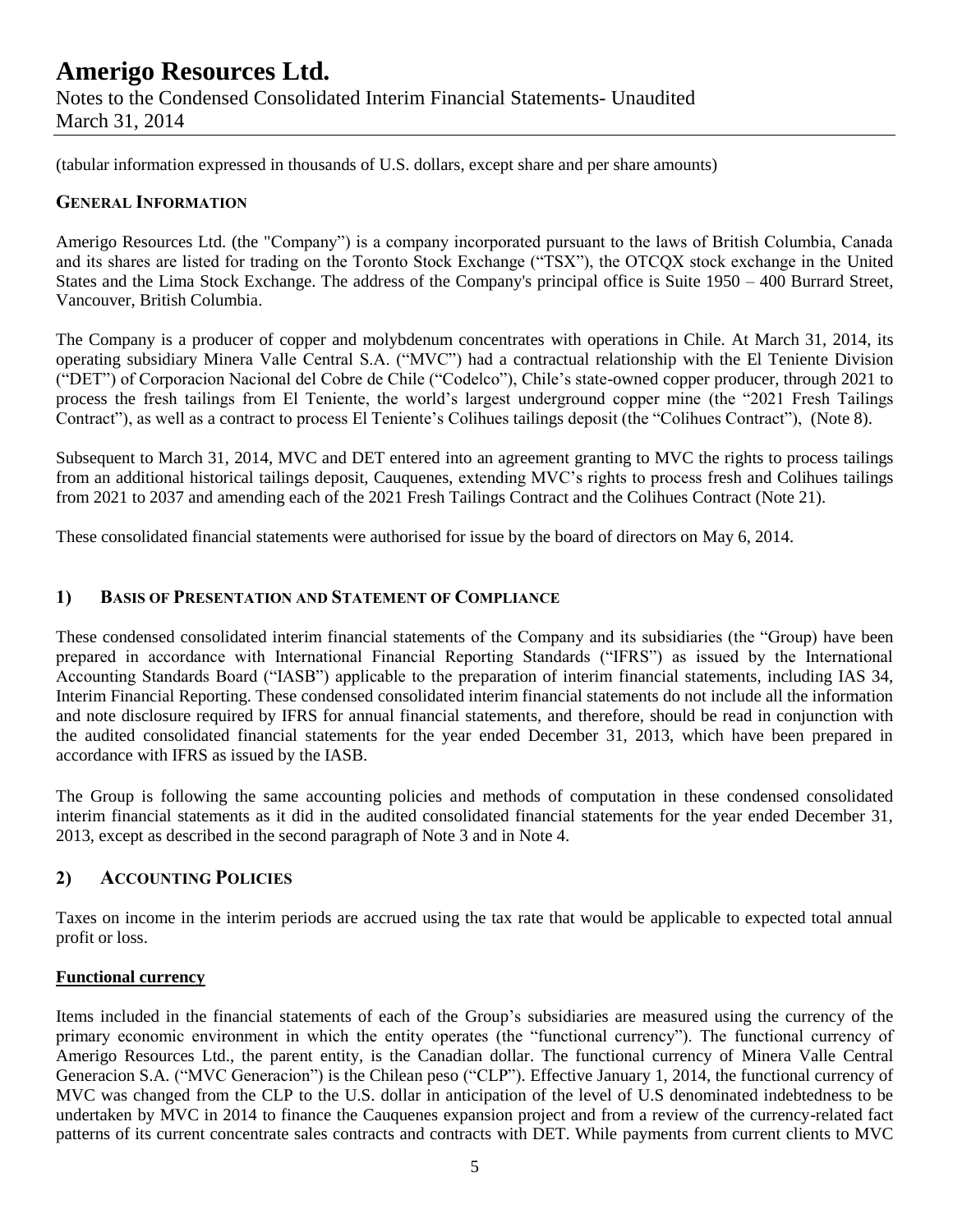## **Amerigo Resources Ltd.** Notes to the Condensed Consolidated Interim Financial Statements- Unaudited March 31, 2014

(tabular information expressed in thousands of U.S. dollars, except share and per share amounts)

for concentrate sales and payments by MVC of DET royalties have to be documented and settled in CLP due to Chilean regulatory provisions requiring all invoices within Chilean parties to be denominated in CLP, the underlying currency in these significant revenue and cost contracts is the U.S. dollar.

The Company's consolidated financial statements are presented in United States dollars ("\$"), which is the Company's presentation currency. The U.S. dollar is widely used as a presentation currency in the mining industry, allowing for appropriate benchmarking with other companies operating in a variety of jurisdictions. These consolidated financial statements have been translated to the U.S. dollar in accordance with IAS 21"The Effects of Changes in Foreign Exchange Rates". This standard requires that assets and liabilities be translated using the exchange rate at period end, and income, expenses and cash flow items are translated using the rate that approximates the exchange rates at the dates of the transactions (i.e. the average rate for the period). Resulting gains and losses on translation are included as a component of equity.

## **4) ADOPTION OF NEW AND REVISED INTERNATIONAL FINANCIAL REPORTING STANDARDS**

Effective January 1, 2014, the Company adopted the following new and revised standards, along with any consequential amendments, in accordance with the applicable transitional provisions:

**Amendment to IAS 32 – Financial Instruments – presentation**: These amendments are to the application guidance on IAS 31, Financial Instruments: Presentation, and clarify some of the requirements for offsetting assets and financial liabilities on the statement of financial position.

**Amendment to IAS 36 – Impairment of Assets:** This amendment addresses the disclosure of information regarding the recoverable amount of impaired assets as that amount is based on fair value less costs of disposal.

**Financial Instruments: Recognition and Measurement Amendment to IAS 39 – Novation of Derivatives**: This amendment provides relief from discontinuing hedge accounting when novation of a hedging instrument to a central counter party meets specified criteria.

**IFRIC 21 – Levies**: This is an interpretation of IAS 37, Provisions, Contingent Liabilities and Contingent Assets. IAS 37 sets out criteria for the recognition of a liability, one of which is the requirement for the entity to have a present obligation as a result of a past event, known as an obligating event. The interpretation clarifies that the obligation event that gives rise to a liability to pay a levy is the activity described in the relevant legislation that triggers the payment of the levy.

The adoption of these standards did not have an effect on the Company's consolidated financial statements.

### **5) ESTIMATES**

The preparation of interim financial statements requires management to make judgements, estimates and assumptions that affect the application of accounting policies and the reported amounts of assets and liabilities, income and expenses. Actual results may differ from these estimates. In preparing these condensed consolidated interim financial statements, the significant judgements made by management in applying the Company's accounting policies and the key sources of estimation uncertainty were the same as those that applied to the consolidated financial statements for the year ended December 31, 2013, except as described in the following paragraphs.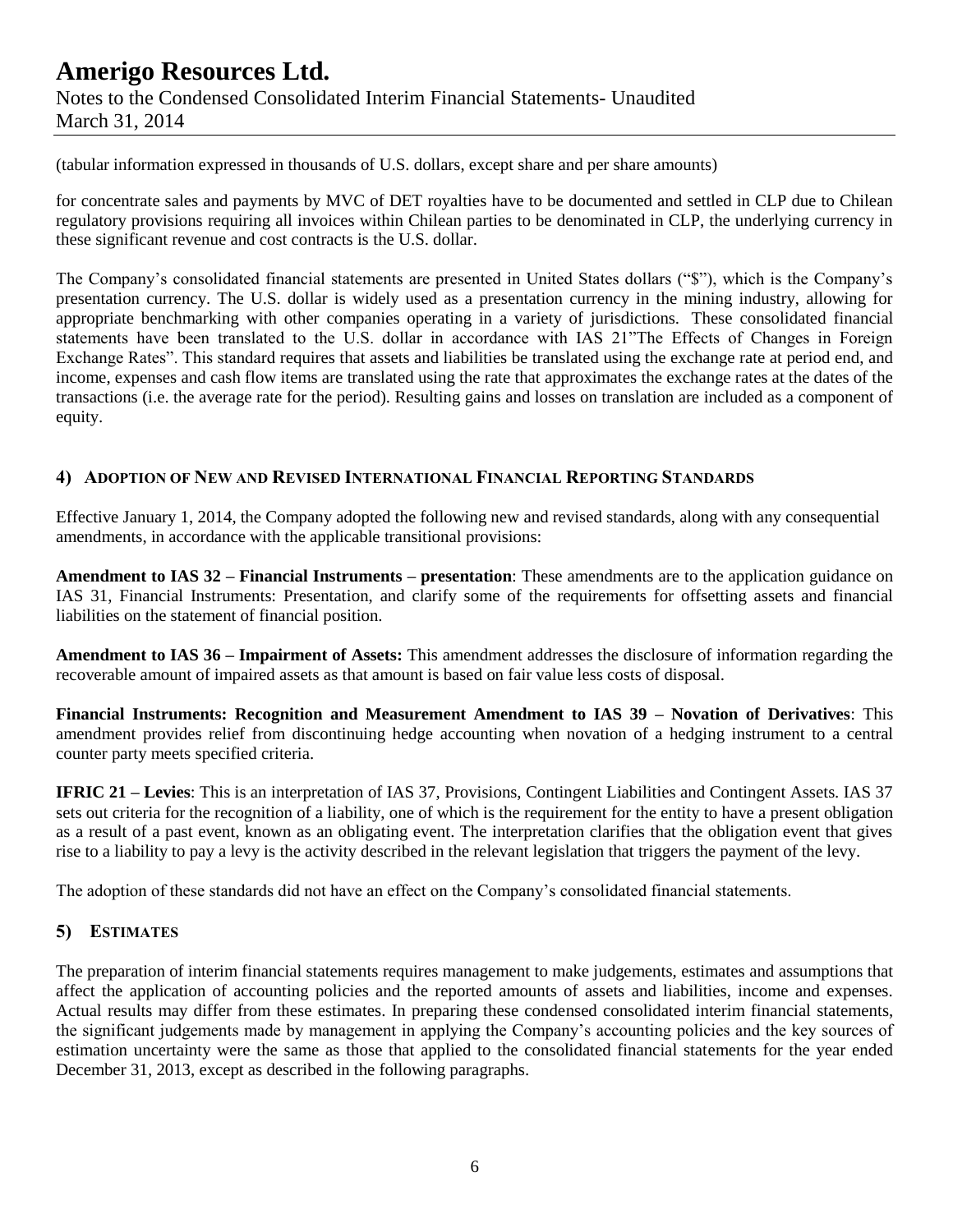Notes to the Condensed Consolidated Interim Financial Statements- Unaudited March 31, 2014

(tabular information expressed in thousands of U.S. dollars, except share and per share amounts)

### *Useful Life of Assets*

As at March 31, 2014, the contractual relationship with DET was estimated to terminate as of December 31, 2021and the useful lives of assets had been determined based on their estimated economic life, not to exceed the term of the DET contractual relationship.

The remaining life of the contractual relationship with DET changed to December 31, 2037 subsequent to quarter end (Note 21) and may change again in the future in the event of changes to contract termination dates. This is expected to impact the useful lives of most of MVC's assets, which should be determined on their estimated economic life, not to exceed December 31, 2037 in most cases.

### *Asset Retirement Obligation ("ARO")*

The Company assesses its provision for ARO and fair values the liability at the end of each reporting quarter, using the current risk-free discount rates. The ARO results from the obligation to remove property and equipment at the end of the contractual relationship with DET and from environmental regulations set by Chilean authorities. AROs include costs related to MVC's plant and equipment. The ARO is a critical accounting estimate for the Company. There are significant uncertainties related to the ARO and the impact on the financial statements could be material. The eventual timing and costs of the ARO could differ from current estimates. The main factors that could cause expected ARO cash flows to change include changes to laws and legislation, additions of new plant and equipment and changes to the term of the contractual relationship with DET.

At March 31, 2014, the future value of the provision for ARO was determined using an estimated annual inflation rate of 3%, a risk premium estimated at 7.75% and discounted at the risk-free rate of 5.03%.

The Company is evaluating the impact of the new contractual terms with DET on its ARO provision as of April 2014 (Note 21).

### *Impairment of Property, Plant and Equipment*

In accordance with the Company's accounting policy, each asset or cash generating unit is evaluated at each reporting date to determine whether there are any indications of impairment. If any such indication exists, a formal estimate of recoverable amount is performed and an impairment loss is recognized to the extent that the carrying amount exceeds the recoverable amount. The recoverable amount of an asset or cash generating group of assets is measured at the higher of fair value less costs to sell and value in use.

The determination of fair value and value in use requires management to make estimates and assumptions about expected production and sales volumes, metals prices, mine plan estimates, operating costs, mine closure and restoration costs, future capital expenditures and appropriate discount rates for future cash flows. The estimates and assumptions are subject to risk and uncertainty, and as such there is the possibility that changes in circumstances will alter these projections, which may impact the recoverable amount of the assets. In such circumstances, some or all of the carrying value of the assets may be further impaired or the impairment charge reduced with the impact recorded in the statement of income.

As at March 31, 2014, management of the Company determined that the continued depressed market price for the Company's shares, resulting in capitalization below net assets, constituted an impairment indicator, and completed an impairment assessment for MVC that included a determination of fair value less costs to sell.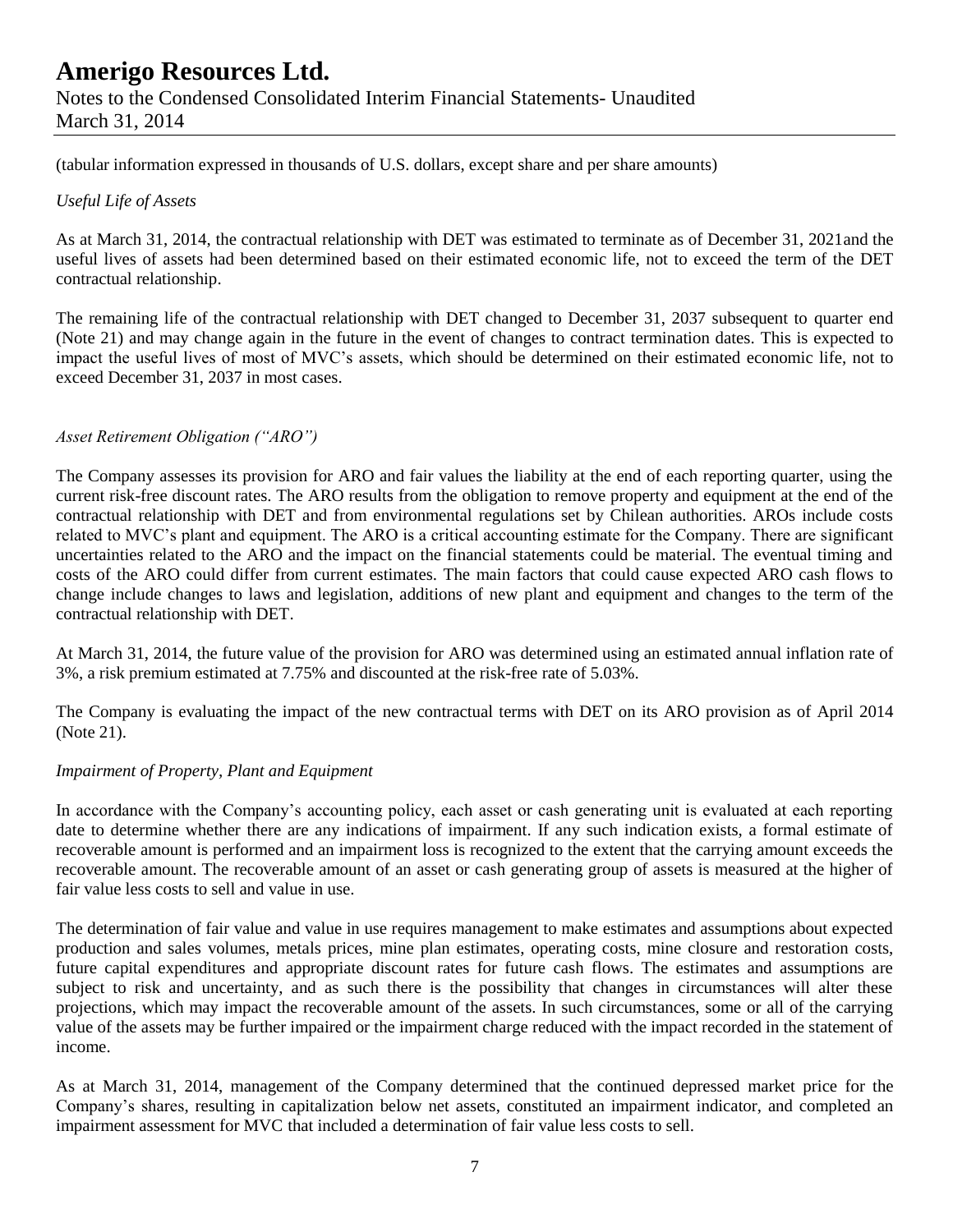Notes to the Condensed Consolidated Interim Financial Statements- Unaudited March 31, 2014

(tabular information expressed in thousands of U.S. dollars, except share and per share amounts)

Key assumptions incorporated in the impairment model included the following:

- Copper prices (\$/lb): 2014: \$3.20; 2015: \$3.18; 2016: \$3.18; 2017: \$3.06; 2018 to 2037: \$2.95
- Power costs (excluding benefit from self-generation): From 2014 to 2017 costs are per contractual estimates (2014: \$0.1006/kWh, 2015: \$0.1148/kWh, 2016: \$0.1267/kWh, 2017: \$0.1277/kWh). From 2018 to 2037: estimated at \$0.1300/kWh
- Operating costs based on historical costs incurred and estimated forecasts
- Production volume and recoveries as indicated in MVC's mining plan from 2013 to 2037, including processing of fresh tailings and old tailings from the Colihues and Cauquenes deposits
- Extension of contractual relationship with DET to 2037
- Discount rate: 9% after tax

Management's impairment evaluation did not result in the identification of an impairment loss as of March 31, 2014. Although management believes the estimates applied in this impairment assessment are reasonable, such estimates are subject to significant uncertainties and judgments. Sensitivities to changes in estimated operating costs, particularly estimated power costs beyond MVC's current power contracts, operating results from Cauquenes that differ from current projections, and increases to estimated expansion capital costs might trigger an impairment that could be material.

#### *Exploration and Evaluation Assets*

The application of the Company's accounting policy for exploration and evaluation expenditures requires judgment in determining whether it is likely that future economic benefits are likely to arise from future processing operations. The deferral policy requires management to make certain estimates and assumptions about future events or circumstances, in particular whether an economically viable processing operation can be established. Estimates and assumptions made may change if new information becomes available. If, after expenditures are capitalized, information becomes available suggesting that the recovery of expenditures is unlikely, the amount capitalized is written off in the statement of comprehensive income in the period when the new information becomes available. Exploration and evaluation assets are included in the Company's impairment test along with property, plant and equipment.

Exploration and evaluation assets are transferred to property, plant and equipment once the Group has obtained the legal right to process the related tailings and an economically viable processing operation has been established.

The Group's exploration and evaluation assets at March 31, 2014 are all related to the Cauquenes project and are therefore expected to be reclassified to property, plant and equipment as of April 2014, the month in which the agreement granting to MVC the rights to process tailings from the Cauquenes deposit was signed.

#### *Power Cost Assumptions*

Certain components of MVC's power costs involve complex calculations involving data from the Chilean National Energy Commission, the central power grid operating network and the Company's power supply company. The Company relies on the advice of external power consultants to estimate these costs, in particular in the case of newly introduced charges with no historical precedent. Final costs may vary from estimated costs and would be included in earnings in the period in which final costs are determined.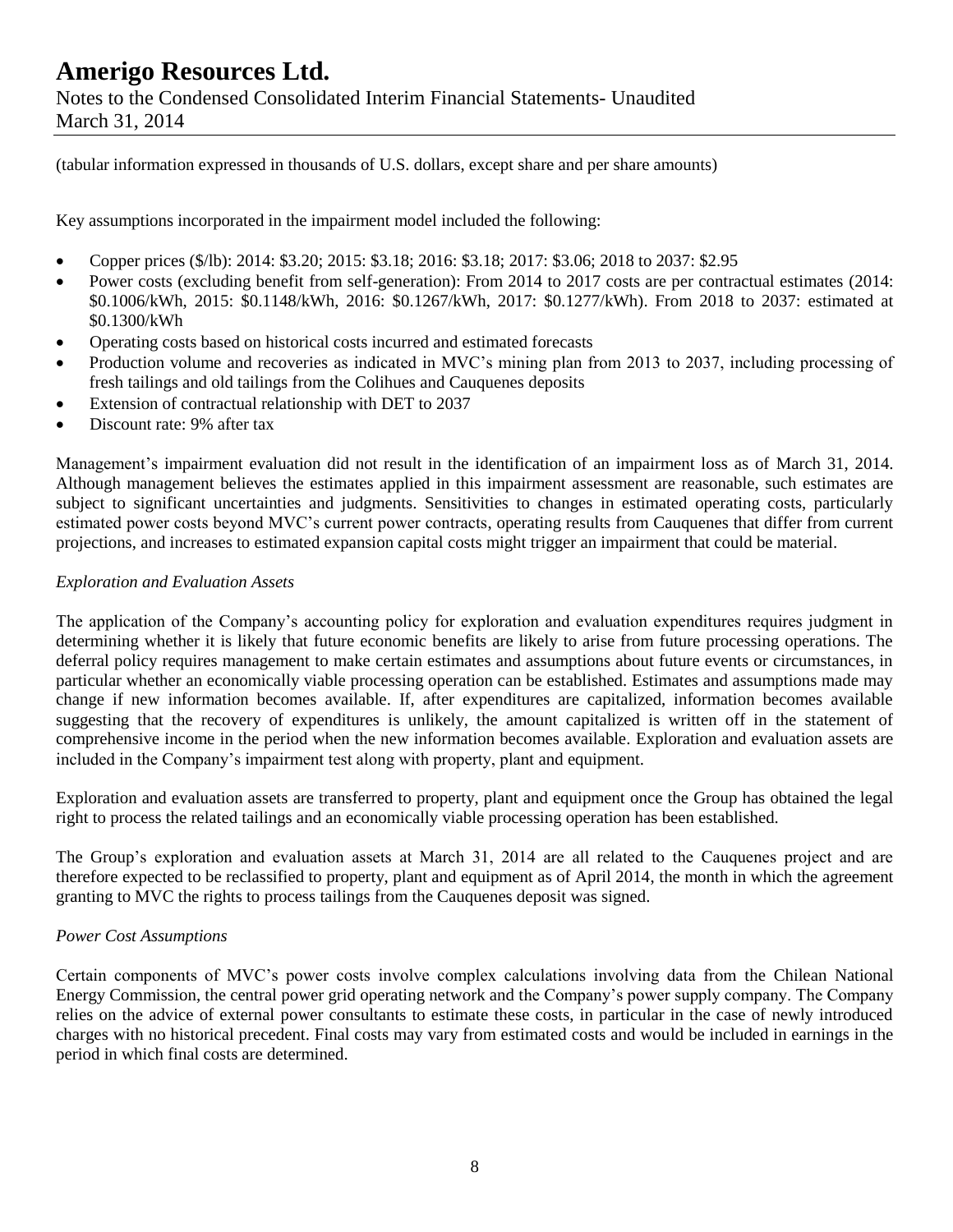Notes to the Condensed Consolidated Interim Financial Statements- Unaudited March 31, 2014

(tabular information expressed in thousands of U.S. dollars, except share and per share amounts)

#### *Severance Provisions*

MVC has a future obligation with some of its workers for statutory severance payments based on their employee contracts. This obligation has been recorded as a liability at present value in the Company's consolidated statements of financial position. The value of the severance provision is evaluated on an annual basis or as new information becomes available on the expected amounts and timing of cash flows required to discharge the liability. The increase or decrease over time in the present value of the liability is recorded each period in cost of sales.

The Company is evaluating the impact of the new contractual terms with DET on its severance provision as of April 2014 (Note 21).

### **6) INVENTORIES**

|                                        | March 31, |             |
|----------------------------------------|-----------|-------------|
|                                        | 2014<br>S | 2013<br>-\$ |
|                                        |           |             |
| Plant supplies and consumables at cost | 6,495     | 7,310       |
| Concentrate inventories                | 3,992     | 4,171       |
|                                        | 10,487    | 11,481      |

At March 31, 2014, the Company recorded \$199,000 in cost of sales as a result of adjustments to net realizable value of copper inventories (2013: \$nil). Molybdenum inventories were valued at cost at March 31, 2014 and December 31, 2013, as cost was lower than net realizable value.

During the year ended December 31, 2013, the Company recorded \$274,000 in cost of sales as a result of an impairment of specific plant supplies and consumables.

## **7) INVESTMENTS**

|                                            | March 31, | December 31,<br>2013<br>\$ |
|--------------------------------------------|-----------|----------------------------|
|                                            | 2014      |                            |
|                                            |           |                            |
| <b>Start of period</b>                     | 3,207     | 4,149                      |
| Exchange differences                       |           | (51)                       |
| Unrealized losses on changes in fair value | (111)     | (891)                      |
| End of period                              | 3,096     | 3,207                      |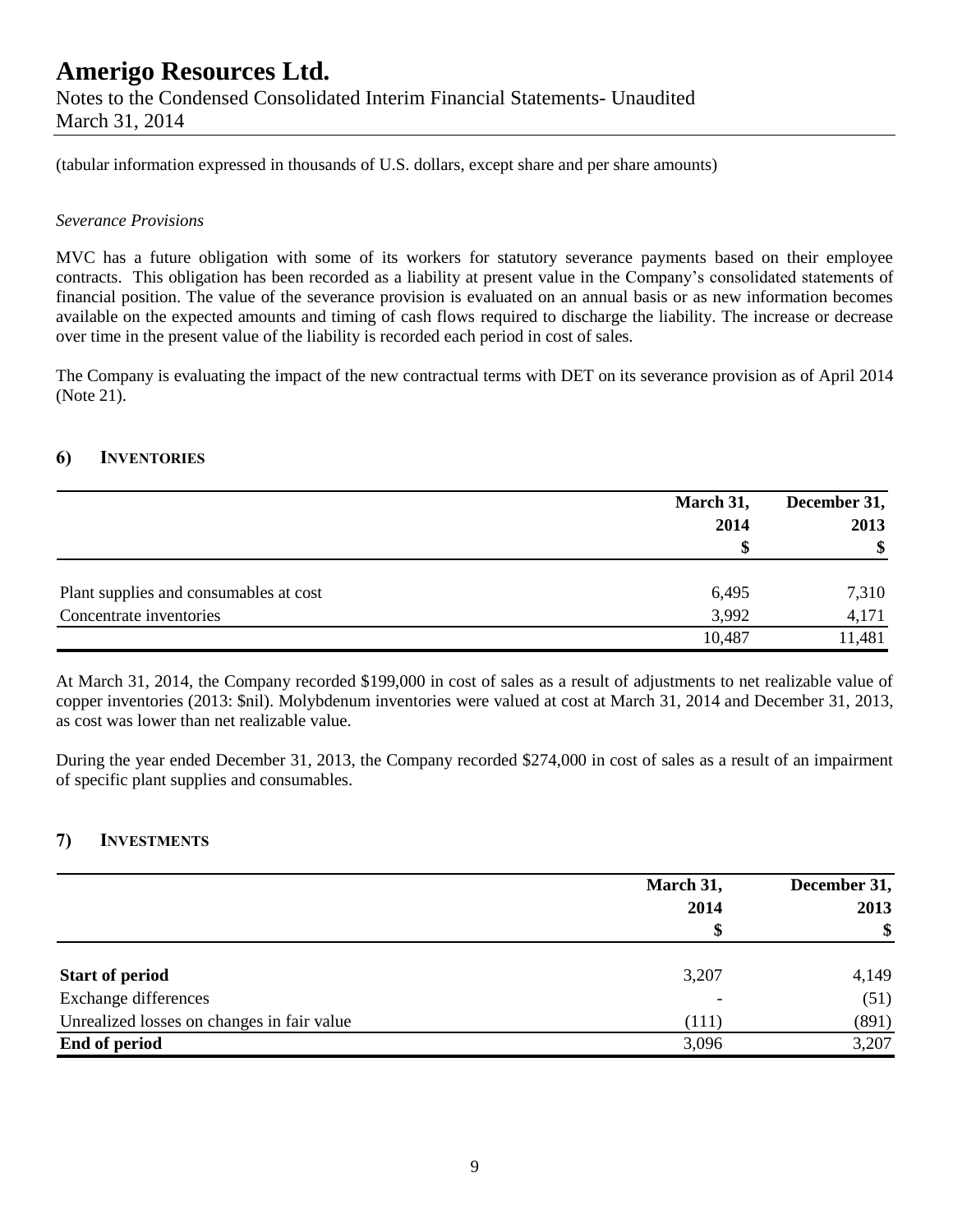## **Amerigo Resources Ltd.** Notes to the Condensed Consolidated Interim Financial Statements- Unaudited

March 31, 2014

(tabular information expressed in thousands of U.S. dollars, except share and per share amounts)

Available-for-sale financial assets include the following:

|                       | March 31, | December 31,<br>2013<br>$\boldsymbol{\$}$ |
|-----------------------|-----------|-------------------------------------------|
|                       | 2014<br>S |                                           |
|                       |           |                                           |
| Candente Copper Corp. | 942       | 1,555                                     |
| Los Andes Copper Ltd. | 2,154     | 1,652                                     |
|                       | 3,096     | 3,207                                     |

- a) At March 31, 2014, Candente Copper Corp. ("Candente Copper"), a company listed on the TSX, had a closing share price of Cdn\$0.21 and the fair value of the Group's approximately 5% investment in Candente Copper was \$942,000. During the three months ended March 31, 2014, the Group recorded other comprehensive loss of \$613,000 (three months ended March 31, 2013: other comprehensive income of \$68,000) for the changes in fair value of this investment.
- b) At March 31, 2014, Los Andes Copper Ltd. ("Los Andes"), a company listed on the TSX Venture Exchange, had a closing share price of Cdn\$0.26, and the fair value of the Group's approximately 4% investment in Los Andes was \$2.2 million. During the three months ended March 31, 2014, the Group recorded other comprehensive income of \$502,000 (three months ended March 31, 2013: other comprehensive income of \$597,000) for the changes in the fair value of this investment.
- c) During the three months ended March 31, 2013, the Group recorded other comprehensive loss of \$90,000 for the changes in the fair value of its investment in Candente Gold Corp. and wrote-off this investment on June 30, 2013.
- (d) During the three months ended March 31, 2013, the Group recorded other comprehensive loss of \$33,000 for the changes in the fair value of its investment in Cobriza Metals Corp. and wrote-off this investment on June 30, 2013.

## **8) EL TENIENTE ROYALTIES PAYABLE**

At March 31, 2014 MVC had a contract with DET to process fresh tailings until 2021 from the current production of the El Teniente mine which provided for a royalty to DET on copper and molybdenum concentrates produced by MVC. The amount of the copper royalty on fresh tailings was determined pursuant to a formula that considered both the price of copper and the copper content in the fresh tailings. For copper content in fresh tailings between 0.09% and 0.1499% no royalties were payable on fresh tailings if the copper price was below \$0.80/lb; if the copper price was between \$0.80/lb and \$0.95/lb, the royalty varied on a sliding scale from 0% to 10%; if the copper price was between \$0.95/lb and \$1.30/lb, the royalty varied on a sliding scale from 10% to 13.5%; and if the copper price was \$1.30/lb or higher, a maximum royalty of 13.5% was payable.

Royalty payments for copper concentrates production were calculated using the LME Price for copper for the month of delivery of the tailings, and invoiced by DET in CLP using the higher of either the "Dolar Acuerdo" or the "Dolar Observado" exchange rates, on a monthly basis within 30 days of the end of the third month following the month of delivery of the tailings. Payment to DET was made within 10 days of receipt of invoices. Accordingly, the price base used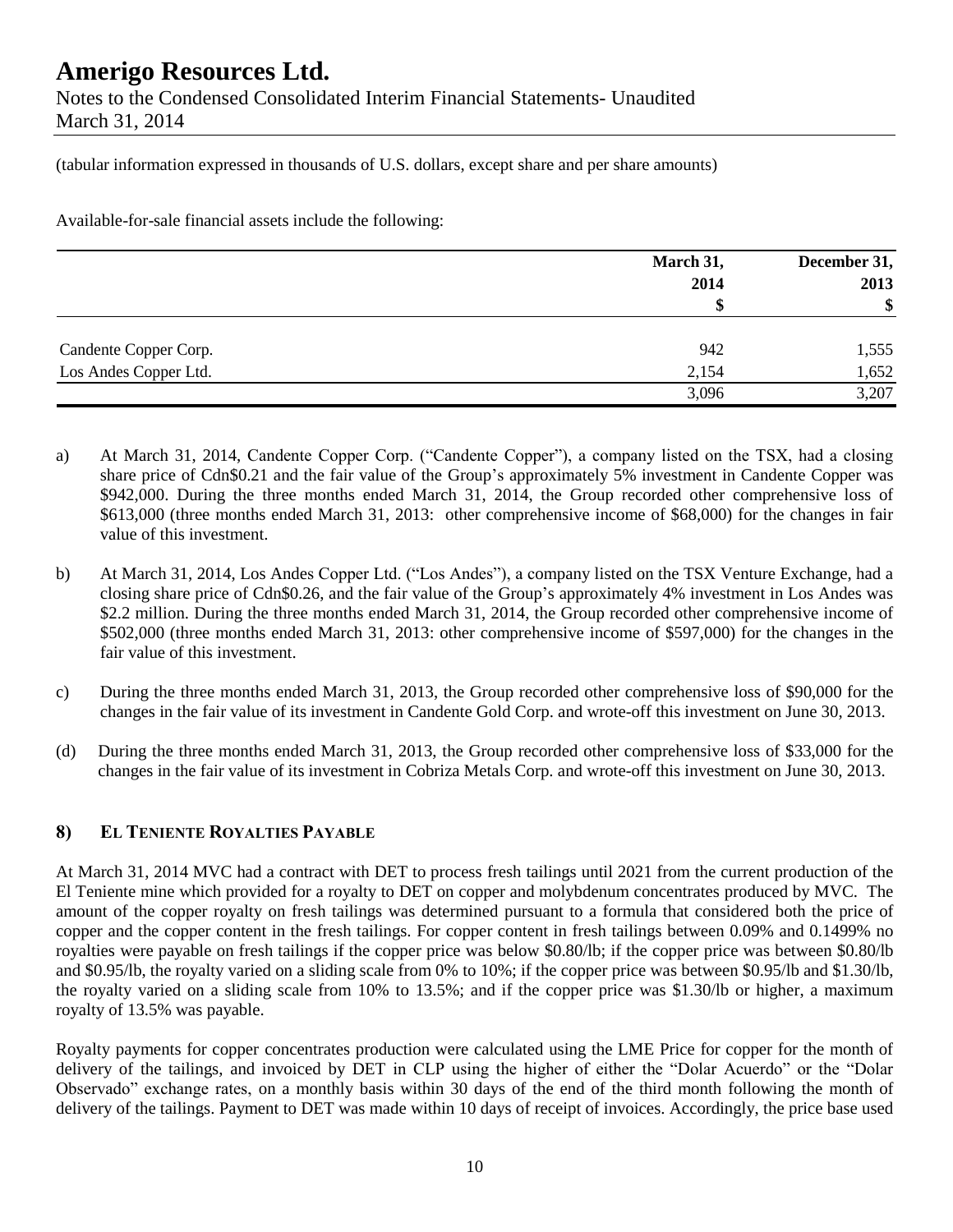Notes to the Condensed Consolidated Interim Financial Statements- Unaudited March 31, 2014

(tabular information expressed in thousands of U.S. dollars, except share and per share amounts)

for the calculation of the DET royalty was, in most instances, not the same price base used for the pricing of copper concentrate sales.

Adjustments to the DET royalties were recorded on a monthly basis for changes in copper concentrate deliveries during the settlement period.

MVC also paid to DET a royalty of 10% of MVC's net revenue received from the sale of molybdenum concentrates produced from fresh tailings.

The DET royalties are recorded as a component of cost of sales.

MVC also had an agreement with DET with respect to the processing of tailings from the Colihues tailings impoundment ("old tailings"), which provided for a sliding scale copper royalty on old tailings that was 3% if the LME Price was less than \$0.80/lb, and increased to approximately 30% at an LME Price of \$4.27/lb, but also contained a provision that the parties would review and potentially adjust the formula where the LME Price remained lower than \$1.95/lb or higher than \$4.27/lb for three consecutive months. For molybdenum prices lower than \$35/lb, the royalty on old tailings was 11.9% and for molybdenum prices greater than or equal to \$35/lb, the royalty was 12.4%.

From time to time MVC has entered into modifications to the legal structure of the royalty arrangements with DET. The Company's view is that these arrangements did not change the substance of the underlying royalty arrangements.

As at March 31, 2014, royalties payable to El Teniente were \$9.3 million (December 31, 2013: \$13.1 million), representing approximately four months of royalties.

### **9) EXPLORATION AND EVALUATION ASSETS**

|                                   | \$      |
|-----------------------------------|---------|
| Year ended December 31, 2013      |         |
| Opening net book amount           | 18,736  |
| Exchange differences              | (1,806) |
| Additions                         | 4,445   |
|                                   | 21,375  |
| Three months ended March 31, 2014 |         |
| Opening net book amount           | 21,375  |
| Additions                         | 906     |
|                                   | 22,281  |

The Group's exploration and evaluation assets relate to costs incurred to conduct pilot tests, engineering costs and other associated costs to evaluate the potential options for the processing of tailings in DET's Cauquenes deposit. MVC had the legal right to explore this area during negotiations to obtain the rights to process these tailings. Exploration and evaluation assets are expected to be reclassified to property, plant and equipment as of April 2014, following the signing of the agreement granting to MVC the rights to process tailings from the Cauquenes deposit (Note 21).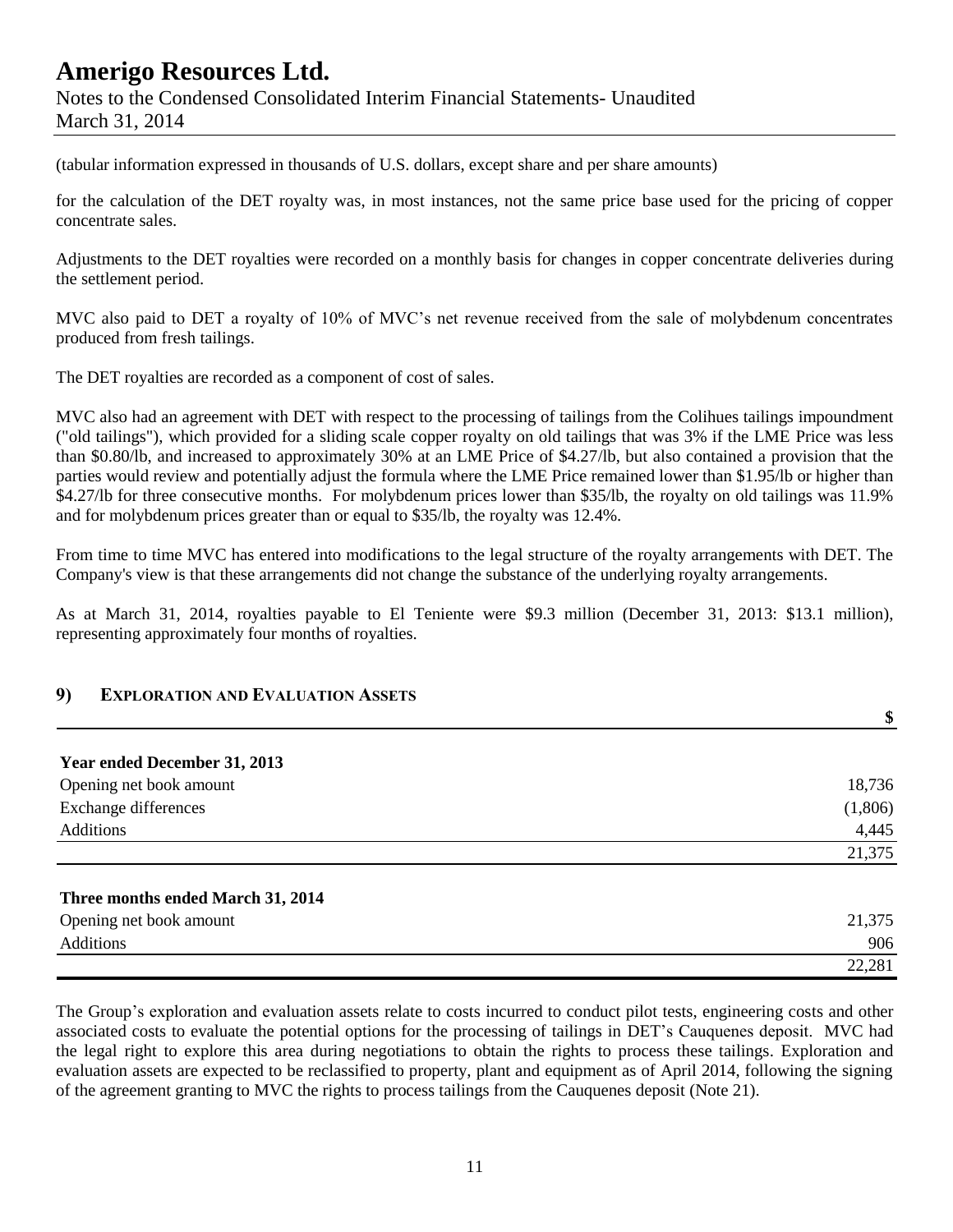Notes to the Condensed Consolidated Interim Financial Statements- Unaudited March 31, 2014

(tabular information expressed in thousands of U.S. dollars, except share and per share amounts)

## **10) PROPERTY, PLANT AND EQUIPMENT**

|                                   | <b>Machinery</b> and |               |              |  |
|-----------------------------------|----------------------|---------------|--------------|--|
|                                   | <b>Plant</b> and     | equipment and |              |  |
|                                   | infrastructure       | other assets  | <b>Total</b> |  |
|                                   | \$                   | \$            | \$           |  |
| Year ended December 31, 2013      |                      |               |              |  |
| Opening net book amount           | 109,553              | 28,784        | 138,337      |  |
| Exchange differences              | (8, 859)             | (2,067)       | (10, 926)    |  |
| <b>Additions</b>                  | 4,839                | 1,050         | 5,889        |  |
| Disposals                         |                      | (17)          | (17)         |  |
| Impairment                        |                      | (668)         | (668)        |  |
| Transfer to other assets          |                      | (74)          | (74)         |  |
| Depreciation charge               | (12,616)             | (3, 324)      | (15,940)     |  |
| <b>Closing net book amount</b>    | 92,917               | 23,684        | 116,601      |  |
|                                   |                      |               |              |  |
| <b>At December 31, 2013</b>       |                      |               |              |  |
| Cost                              | 167,892              | 50,549        | 218,441      |  |
| Accumulated depreciation          | (74, 974)            | (26, 866)     | (101, 840)   |  |
| Net book amount                   | 92,918               | 23,683        | 116,601      |  |
| Three months ended March 31, 2014 |                      |               |              |  |
| Opening net book amount           | 92,918               | 23,683        | 116,601      |  |
| Exchange differences              |                      | (8)           | (8)          |  |
| <b>Additions</b>                  | 1,848                | 142           | 1,990        |  |
| Depreciation charge               | (4,282)              | (266)         | (4,548)      |  |
| <b>Closing net book amount</b>    | 90,484               | 23,551        | 114,035      |  |
|                                   |                      |               |              |  |
| At March 31, 2014                 |                      |               |              |  |
| Cost                              | 169,462              | 50,678        | 220,140      |  |
| Accumulated depreciation          | (78, 978)            | (27, 127)     | (106, 105)   |  |
| Net book amount                   | 90,484               | 23,551        | 114,035      |  |

An impairment charge of \$668,000 was booked in 2013 for obsolescence of specific assets.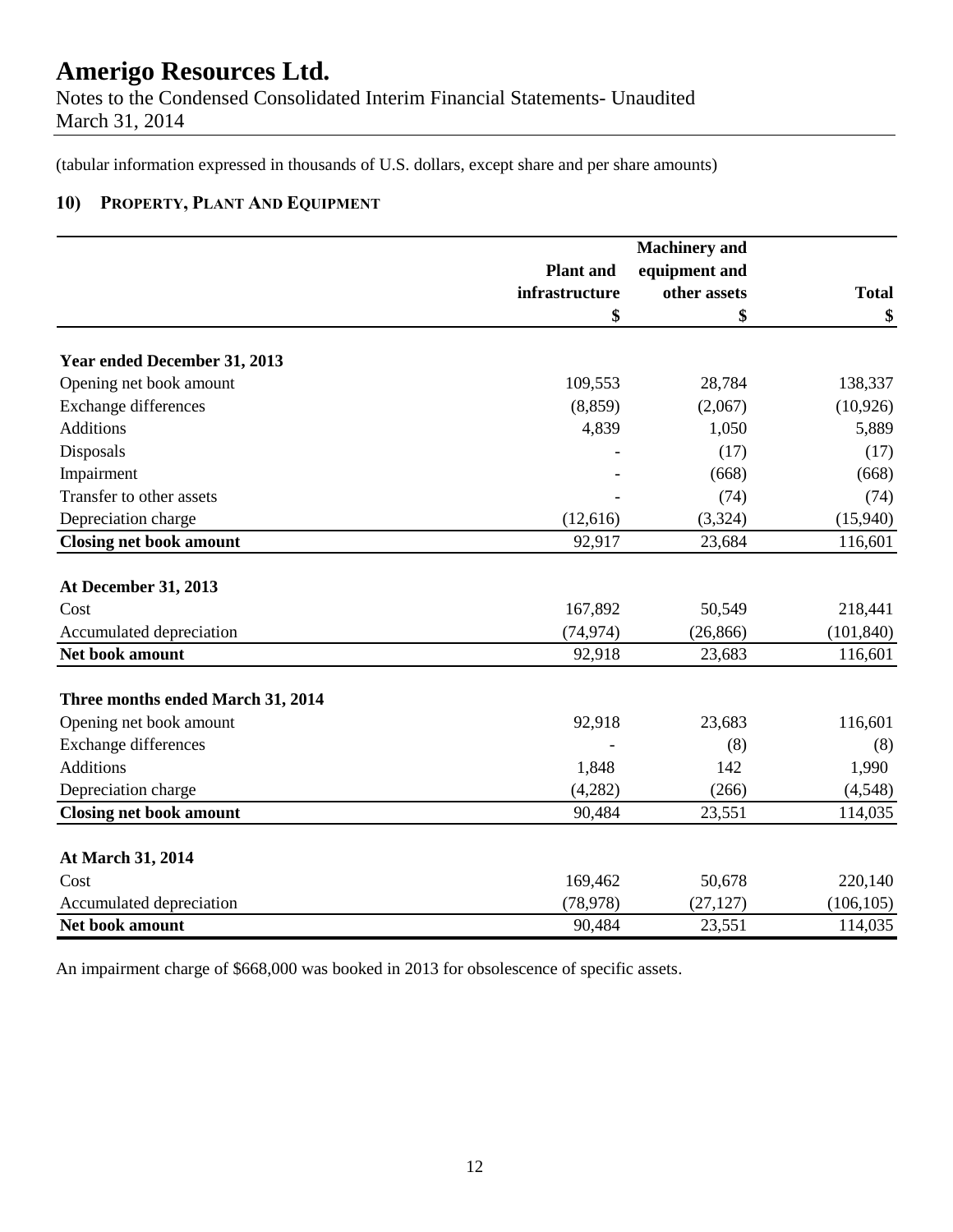Notes to the Condensed Consolidated Interim Financial Statements- Unaudited March 31, 2014

(tabular information expressed in thousands of U.S. dollars, except share and per share amounts)

### **11) INTANGIBLE ASSETS**

|                                    | \$    |
|------------------------------------|-------|
| Net book amount, December 31, 2012 | 7,402 |
| Exchange differences               | (560) |
| Charged to earnings                | (939) |
|                                    |       |
| Net book amount, December 31, 2013 | 5,903 |
| Charged to earnings                | (190) |
|                                    |       |
| Net book amount, March 31, 2014    | 5,713 |

### **12) BORROWINGS**

- a) In December 2008, MVC obtained a \$5 million loan from a Chilean bank. In May 2009, the loan was converted into a CLP loan and in May 2010 it was restructured as a three year loan. MVC entered into an interest rate swap through which it fixed the rate of the loan to an annual rate of 9.96%. The loan was rapid in full during the quarter ended June 30, 2013.
- b) In January 2012, MVC Generacion obtained from a Chilean bank a working capital loan of CLP 301 million (the equivalent of \$616,000 at the loan grant date) at an interest rate of 0.61% per month. This loan was repaid in full during the quarter ended June 30, 2013.
- c) In July 2011 MVC entered into an agreement with a Chilean bank to secure a revolving working capital line of credit for up to \$20 million or its equivalent in CLP (the "Line of Credit"). The Line of Credit has a term to July 4, 2014. For borrowings in CLP, interest is payable at a variable rate of the Chilean Tasa Activa Bancaria (TAB) plus an applicable margin, and for borrowings in US dollars interest is payable at a variable rate of LIBOR-30 days plus applicable margin. Current borrowing rates would be 0.49% per month on CLP draws and 0.18% per month on US dollar draws. The Line of Credit requires MVC to meet minimum quarterly equity, debt to equity and maximum debt ratios. MVC was in compliance with these covenants at March 31, 2014 and December 31, 2013. To date no funds have been drawn down on this line of credit.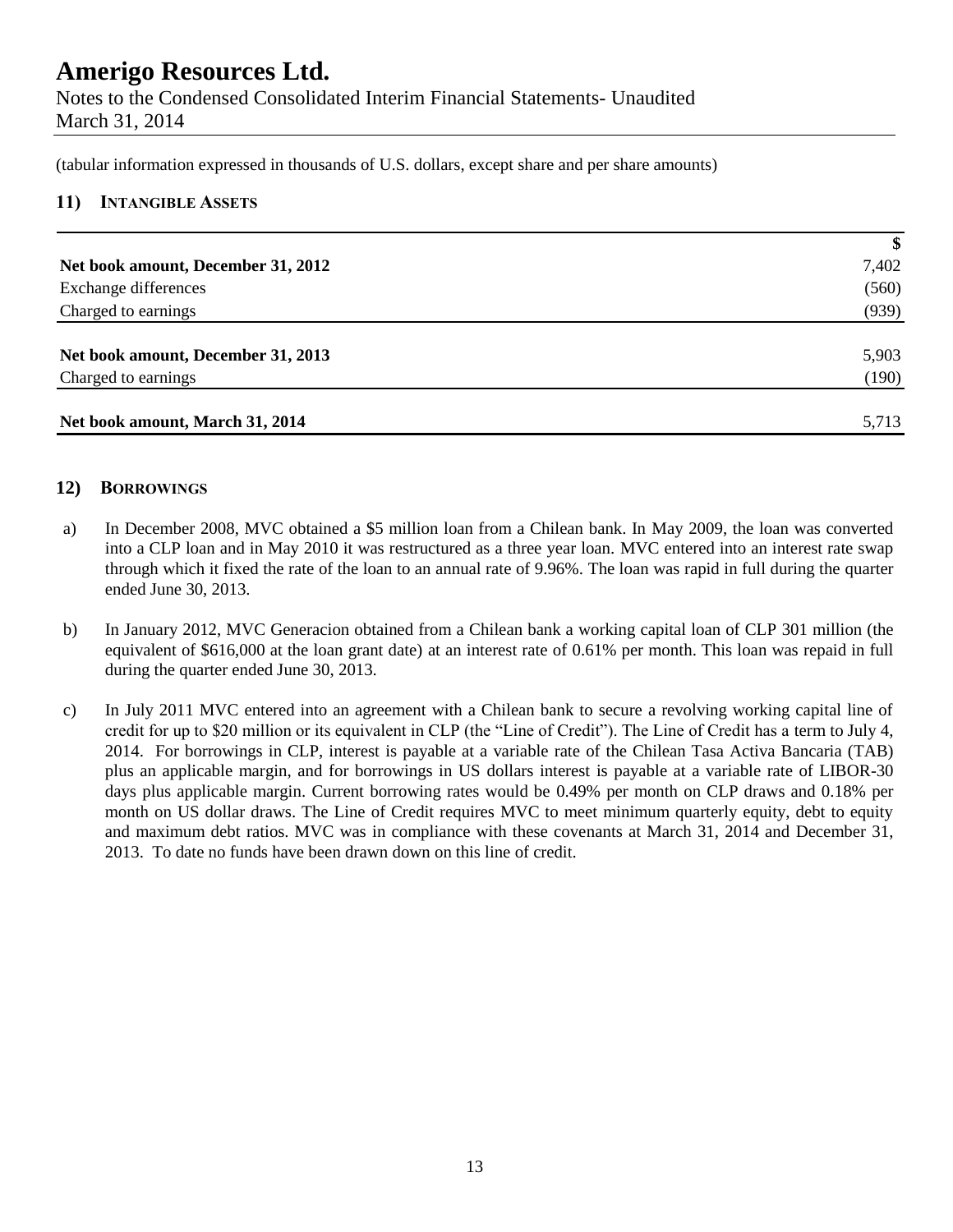Notes to the Condensed Consolidated Interim Financial Statements- Unaudited March 31, 2014

(tabular information expressed in thousands of U.S. dollars, except share and per share amounts)

### **13) RELATED PARTY TRANSACTIONS**

a) Royalties to Related Parties

The Group holds its interest in MVC through Amerigo International Holdings Corp. ("Amerigo International").

Amerigo International is wholly-owned by the Company except for certain outstanding Class A shares which are owned indirectly by the Company's Chairman and Chief Executive Officer, an associate of the Chairman and Chief Executive Officer, a former director of the Company and an associate of that former director. The Class A shares were issued as part of a tax-efficient structure for the payment of the royalty (the "Royalty") granted in exchange for the transfer to the Company of an option to purchase MVC.

In accordance with the articles of Amerigo International, the holders of the Class A shares are not entitled to any dividend or to other participation in the profits of Amerigo International, except for a total royalty dividend, if declared by the directors of Amerigo International, in an amount equal to the amount of the Royalty.

The Royalty is calculated as follows:

- \$0.01 for each pound of copper equivalent produced from El Teniente tailings by MVC or any successor entity to MVC if the price of copper is under \$0.80, or
- \$0.015 for each pound of copper equivalent produced from El Teniente tailings by MVC or any successor entity to MVC if the price of copper is \$0.80 or more.

The Royalty is a derivative financial instrument. This liability is measured at fair value, with changes in fair value recorded in profit for the period. The fair value of the liability at March 31, 2014 is \$4.8 million (December 31, 2013: \$4.9 million), with a current portion of \$661,000 (December 31, 2013: \$655,000) and a long-term portion of \$4.1 million (December 31, 2013: \$4.2 million).

The Royalty is paid as a royalty dividend on the Class A shares of Amerigo International. During the three months ended March 31, 2014, royalties totalling \$151,000 were paid or accrued to the Amerigo International Class A shareholders (2013: \$207,000). At March 31, 2014, \$52,000 of this amount remained outstanding (December 31, 2013: \$52,000).

b) Purchases of Goods and Services

The Company's related parties consist of companies owned by executive officers and directors, as follows:

| Zeitler Holdings Corp.            | Management |
|-----------------------------------|------------|
| Michael J. Kuta Law Corporation   | Management |
| Delphis Financial Strategies Inc. | Management |

Nature of Transactions

The Company incurred the following fees in connection with companies owned by executive officers and directors and in respect of salaries paid to an officer. Transactions have been measured at the exchange amount which is determined on a cost recovery basis.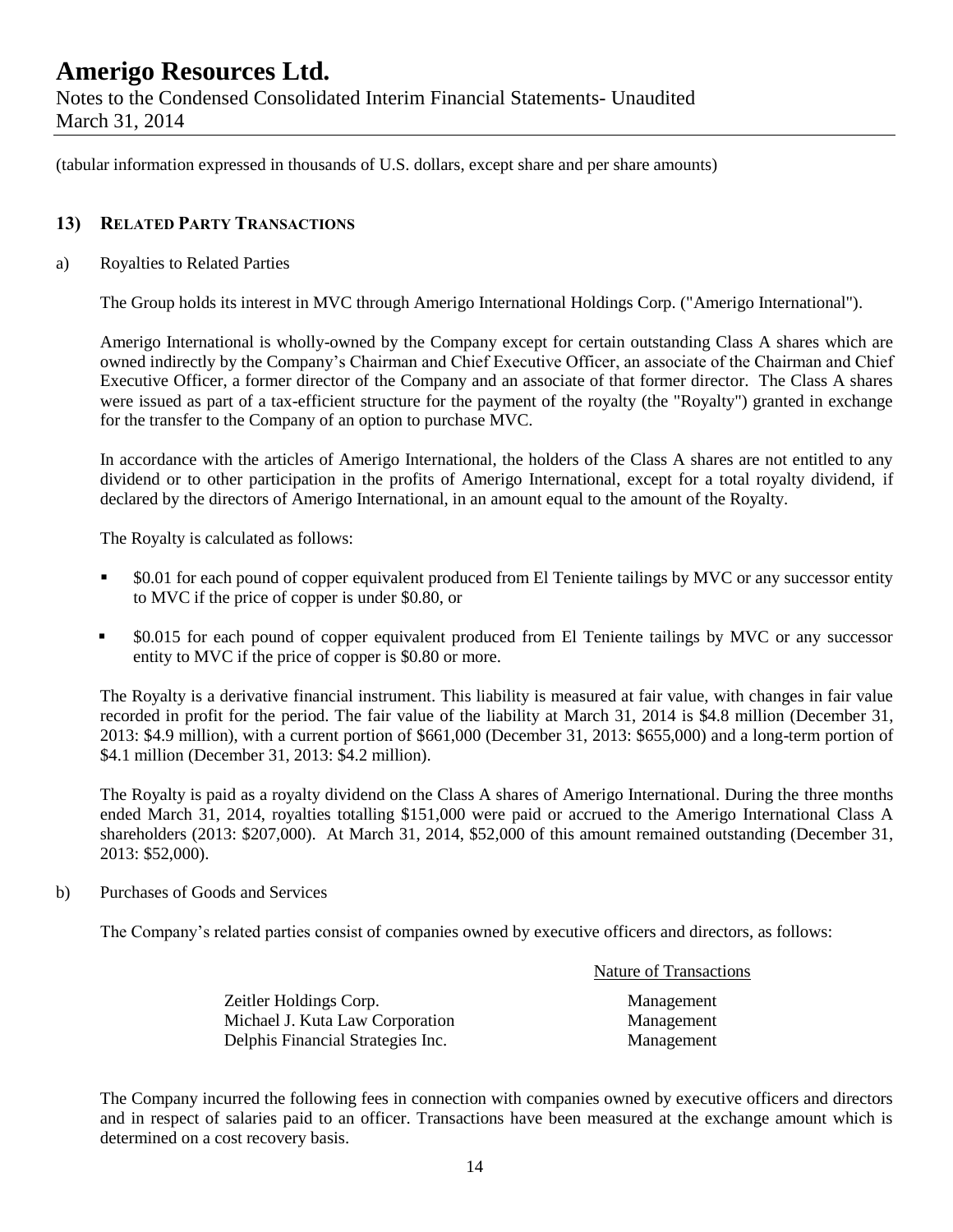Notes to the Condensed Consolidated Interim Financial Statements- Unaudited March 31, 2014

(tabular information expressed in thousands of U.S. dollars, except share and per share amounts)

|                              | Thee months | Thee months |
|------------------------------|-------------|-------------|
|                              | ended       | ended       |
|                              | March 31,   | March 31,   |
|                              | 2014        | 2013        |
|                              | \$          | \$          |
| Salaries and management fees | 263         | 173         |

### c) Key Management Compensation

The remuneration of directors and other key members of management during the periods ended March 31, 2014 and 2013 were as follows:

|                                | Three months<br>ended    | Three months<br>ended |  |
|--------------------------------|--------------------------|-----------------------|--|
|                                | March 31,                | March 31,             |  |
|                                | 2014                     | 2013                  |  |
|                                | \$                       | \$                    |  |
| Management and directors' fees | 363                      | 238                   |  |
| Share-based payments           | $\overline{\phantom{0}}$ | 31                    |  |
|                                | 363                      | 269                   |  |

Share-based payments are the fair value of options vested to key management personnel.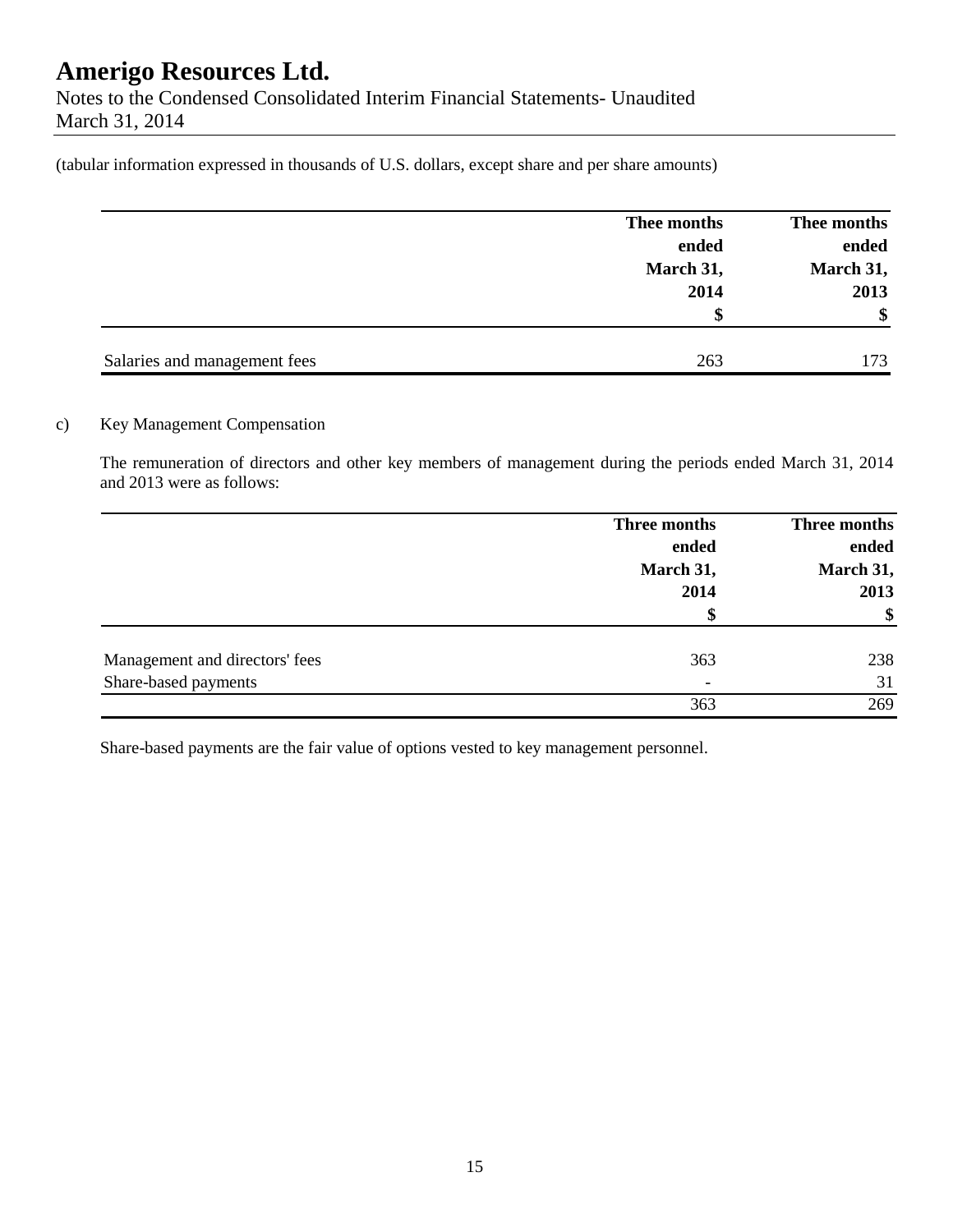Notes to the Condensed Consolidated Interim Financial Statements- Unaudited March 31, 2014

(tabular information expressed in thousands of U.S. dollars, except share and per share amounts)

### **14) EQUITY**

a) Share Capital

Authorised share capital consists of an unlimited number of common shares without par value.

b) Share Options

No share options were granted in the three months ended March 31, 2014.

Outstanding share options:

|                        |              | March 31, 2014 |              | December 31, 2013 |  |
|------------------------|--------------|----------------|--------------|-------------------|--|
|                        |              | Weighted       |              | Weighted          |  |
|                        |              | average        |              | average           |  |
|                        |              | exercise       |              | exercise          |  |
|                        | <b>Share</b> | price          | <b>Share</b> | price             |  |
|                        | options      | $Cdn$ \$       | options      | $Cdn$ \$          |  |
| At start of the period | 11,265,000   | 0.84           | 12,300,000   | 0.95              |  |
| Exercised              | (350,000)    | 0.31           |              |                   |  |
| Expired $1$            |              |                | (1,035,000)  | 2.13              |  |
| At end of the period   | 10,915,000   | 0.85           | 11,265,000   | 0.84              |  |
| Vested and exercisable | 10,915,000   | 0.85           | 11,265,000   | 0.84              |  |

<sup>1</sup> A total of 550,000 share options with an exercise price of Cdn\$0.31 remained unexercised as of March 31, 2014 as a result of black-out provisions preventing the holders of the options from exercising them prior to their expiry date of March 27, 2014. The Company's stock option plan provides that if the term of an option expires during a blackout period or within ten business days after the date on which the blackout period ends, then the term of such option will be extended to the date which is ten business days after the date of the end of the blackout period. The current blackout period will be lifted on May 12, 2014.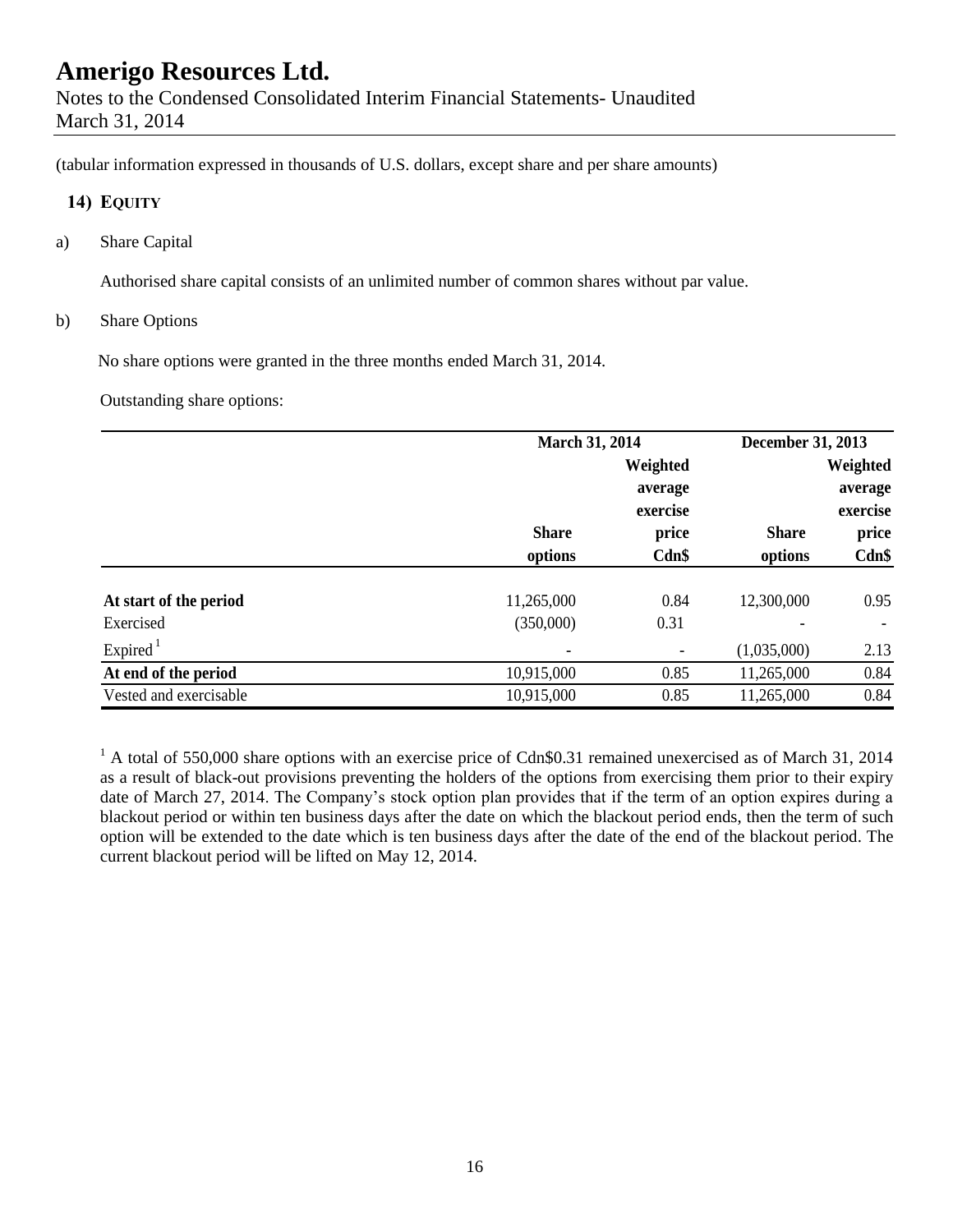Notes to the Condensed Consolidated Interim Financial Statements- Unaudited March 31, 2014

(tabular information expressed in thousands of U.S. dollars, except share and per share amounts)

Information relating to share options outstanding at March 31, 2014 is as follows:

| Weighted<br>Average<br>remaining<br>life<br>of<br>outstanding<br>options<br>(years) | Weighted<br>average<br>exercise price<br>on vested<br>options<br>\$ | Weighted<br>average<br>exercise price<br>on<br>outstanding<br>options<br>$Cdn$ \$ | <b>Price range</b><br>Cdn\$ | <b>Vested share</b><br>options | Outstanding<br>share options |
|-------------------------------------------------------------------------------------|---------------------------------------------------------------------|-----------------------------------------------------------------------------------|-----------------------------|--------------------------------|------------------------------|
| 1.71                                                                                | 0.45                                                                | 0.45                                                                              | $0.31 - 0.69$               | 1,350,000                      | 1,350,000                    |
| 0.92                                                                                | 0.70                                                                | 0.70                                                                              | $0.70 - 0.74$               | 3,165,000                      | 3,165,000                    |
| 2.93                                                                                | 0.77                                                                | 0.77                                                                              | $0.75 - 0.95$               | 3,200,000                      | 3,200,000                    |
| 2.11                                                                                | 1.12                                                                | 1.12                                                                              | $0.96 - 1.22$               | 600,000                        | 600,000                      |
| 1.92                                                                                | 1.32                                                                | 1.32                                                                              | 1.23-1.32                   | 2,600,000                      | 2,600,000                    |
| 1.91                                                                                | 0.86                                                                | 0.86                                                                              |                             | 10,915,000                     | 10,915,000                   |

The weighted average remaining life of vested options at March 31, 2014 was 1.91 years.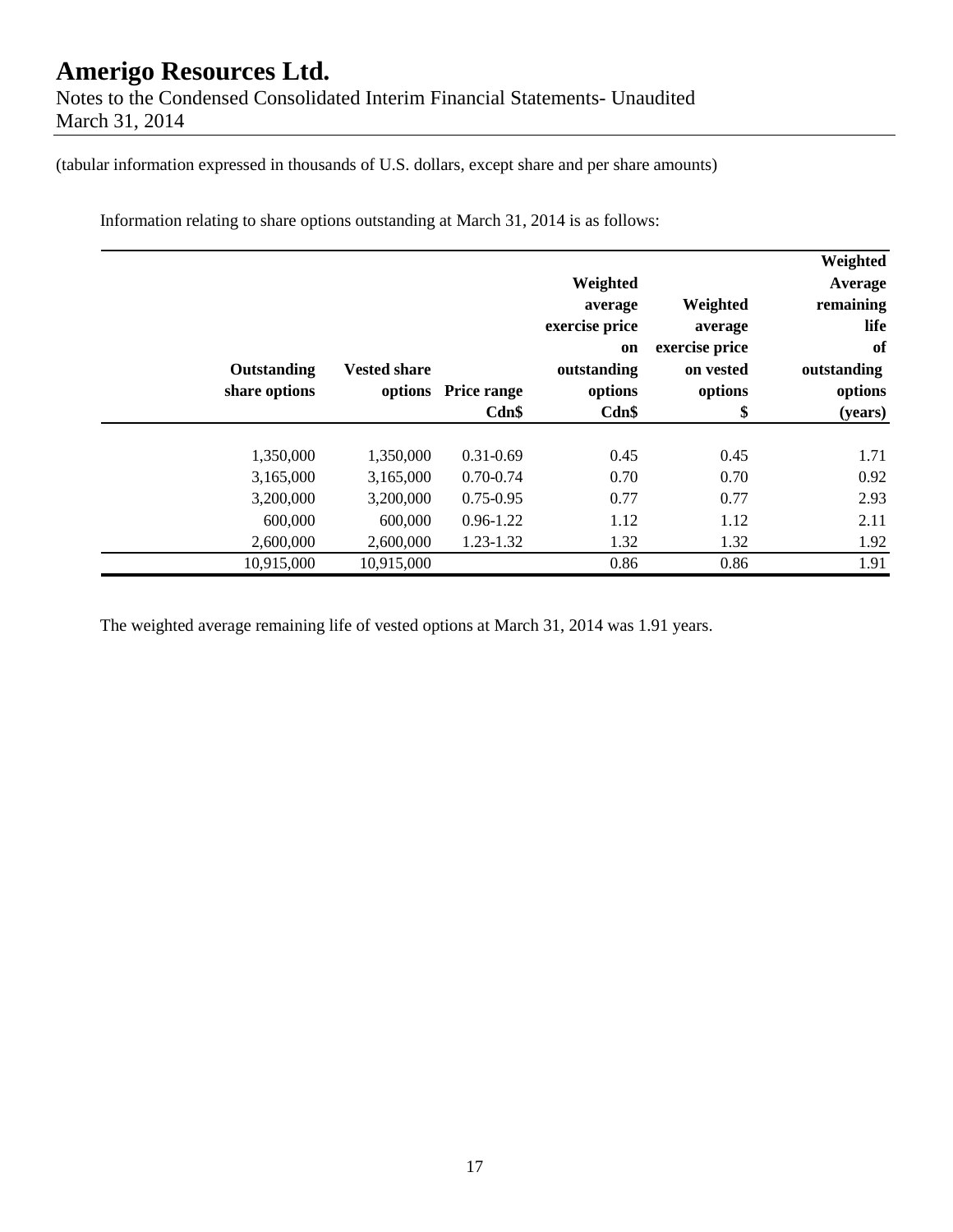Notes to the Condensed Consolidated Interim Financial Statements- Unaudited March 31, 2014

(tabular information expressed in thousands of U.S. dollars, except share and per share amounts)

Further information about share options is as follows:

|                               |                          | Three months ended |  |
|-------------------------------|--------------------------|--------------------|--|
|                               | March 31,                | March 31,          |  |
|                               | 2014                     | 2013               |  |
|                               |                          |                    |  |
|                               |                          |                    |  |
| Total compensation recognized | $\overline{\phantom{0}}$ |                    |  |

#### c)(Loss) earnings per Share

i) Basic

Basic (loss) earnings per share are calculated by dividing the (loss) profit attributable to equity owners of the Company by the weighted average number of ordinary shares in issue during the period but excluding ordinary shares purchased by the Company and held as treasury shares.

|                                   | March 31,   | March 31,   |
|-----------------------------------|-------------|-------------|
|                                   | 2014        | 2013        |
|                                   | \$          | \$          |
| (Loss) profit for the period      | (389)       | 3,238       |
| Weighted average number of shares | 172,432,038 | 172,290,344 |
| Basic (loss) earnings per share   | 0.00        | 0.02        |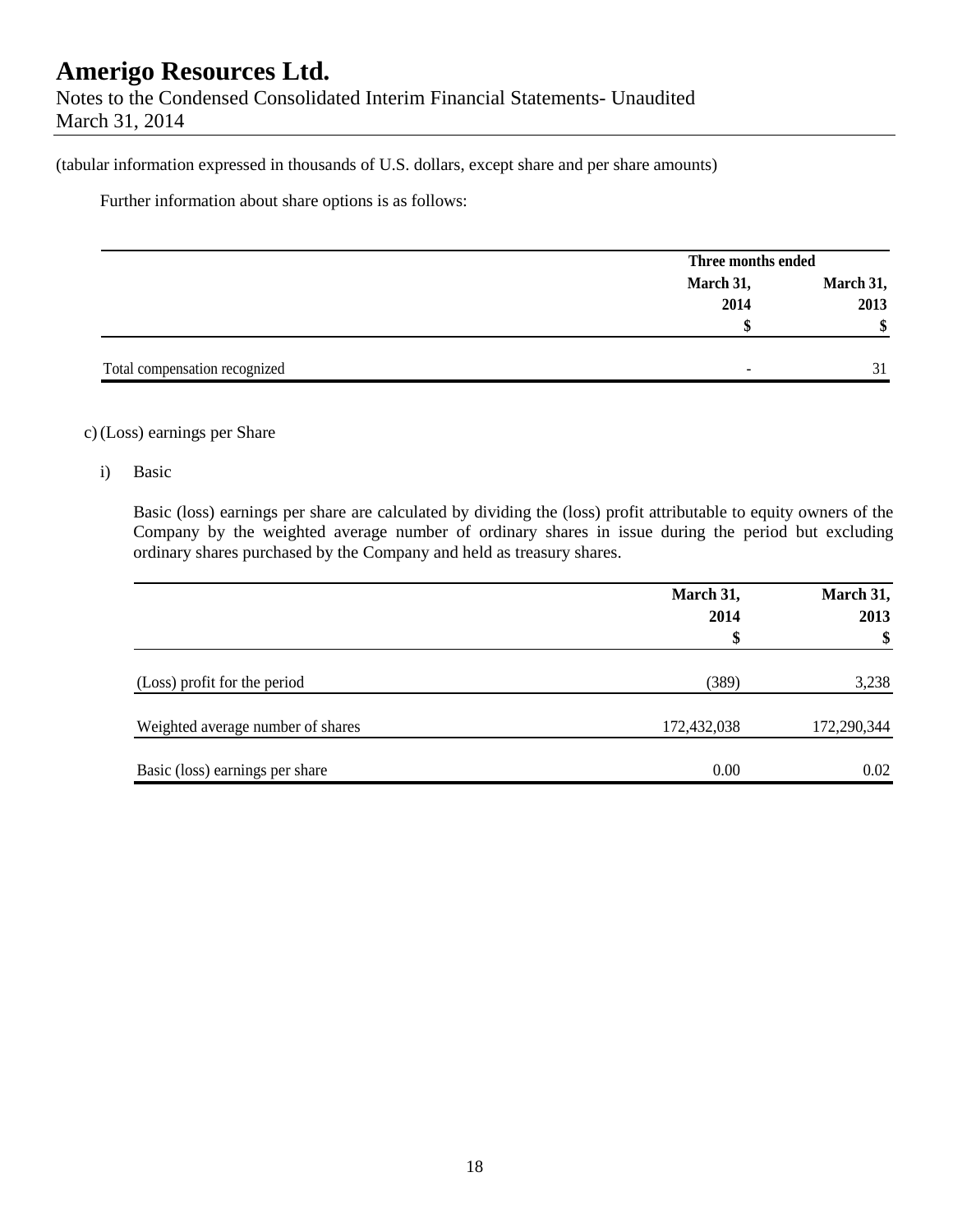(tabular information expressed in thousands of U.S. dollars, except share and per share amounts)

### ii) Diluted

Diluted (loss) earnings per share are calculated by adjusting the weighted average number of shares outstanding to assume conversion of all potentially dilutive shares. Potentially dilutive shares relate to the exercise of outstanding share purchase options.

|                                                     | <b>March 31,2014</b> | March 31,<br>2013 |  |
|-----------------------------------------------------|----------------------|-------------------|--|
|                                                     | 2013                 |                   |  |
|                                                     | \$                   | \$                |  |
| (Loss) profit for the period                        | (389)                | 3,238             |  |
| Weighted average number of ordinary shares in issue | 172,432,038          | 172,290,344       |  |
| Effect of dilutive securities:                      |                      |                   |  |
| Share options                                       |                      | 970,149           |  |
| Weighted average diluted shares outstanding         | 172,432,038          | 173,260,493       |  |
| Diluted (loss) earnings per share                   | 0.00                 | 0.02              |  |

The number of anti-dilutive securities excluded from the diluted loss per share calculation for the three months ended March 31, 2014 was 378,889 share options.

### **15) SEGMENT INFORMATION**

Operating segments are based on the reports reviewed by the board of directors that are used to make strategic decisions. The Group has one operating segment, the production of copper concentrates with the production of molybdenum concentrates as a by-product.

The geographic distribution of non-current assets is as follows:

|        |           | Property, plant and equipment |           | Other        |  |  |
|--------|-----------|-------------------------------|-----------|--------------|--|--|
|        | March 31, | December 31,                  | March 31, | December 31, |  |  |
|        | 2014      | 2013                          | 2014      | 2013         |  |  |
|        |           |                               |           |              |  |  |
| Chile  | 113,800   | 116,344                       | 29,034    | 28,318       |  |  |
| Canada | 235       | 257                           |           |              |  |  |
|        | 114,035   | 116,601                       | 29,034    | 28,318       |  |  |

All of the Group's revenue originates in Chile.

In the three months ended March 31, 2014, the Group's sales to one customer represented 97% of reported revenue (2013: 92%).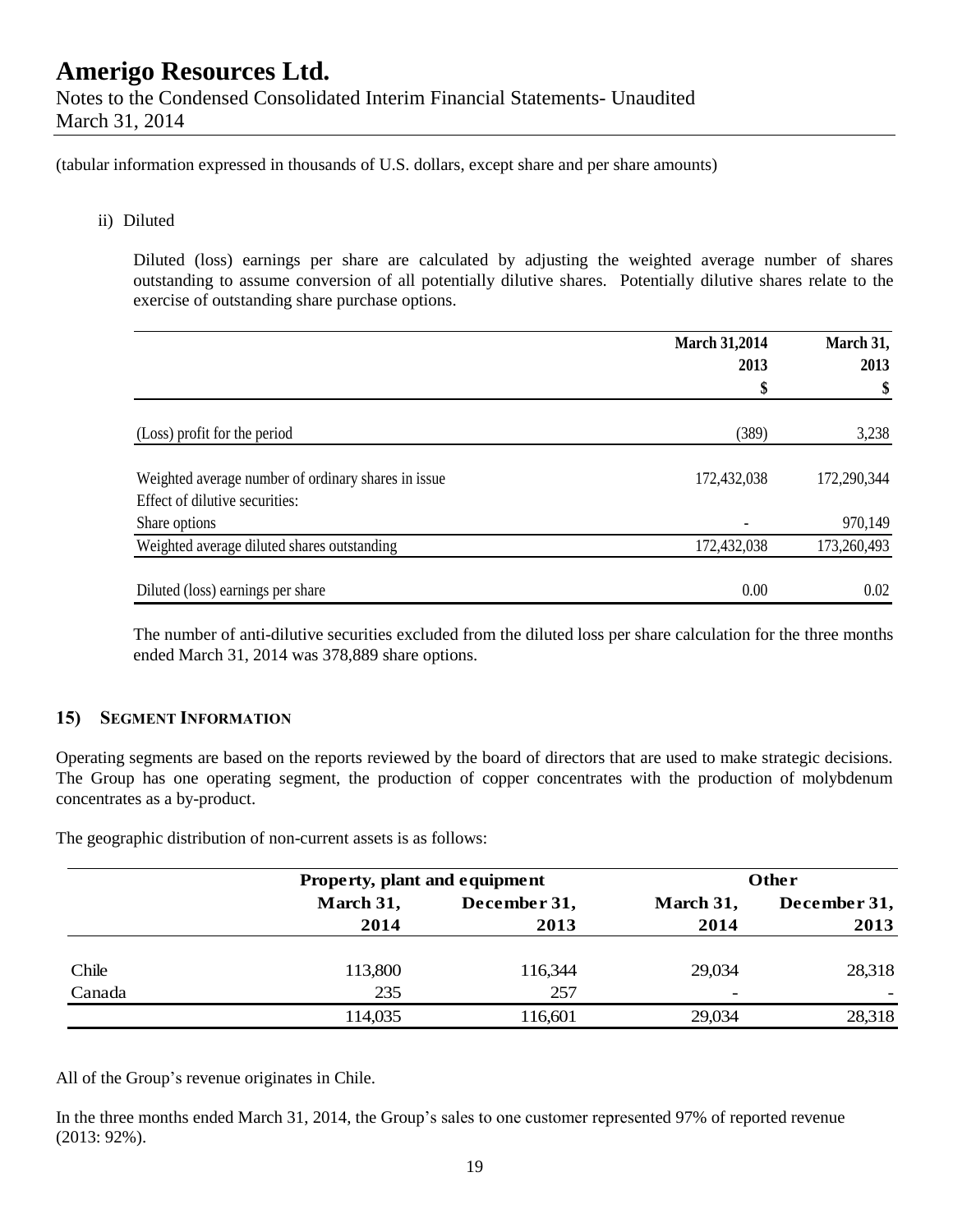Notes to the Condensed Consolidated Interim Financial Statements- Unaudited March 31, 2014

(tabular information expressed in thousands of U.S. dollars, except share and per share amounts)

## **16) EXPENSES BY NATURE**

Cost of sales consists of the following:

|                               | Three months ended | Three months ended |
|-------------------------------|--------------------|--------------------|
|                               | <b>March</b>       | March 31,          |
|                               | 2014               | 2013               |
|                               | \$                 | \$                 |
| Production costs              | 19,001             | 21,332             |
| El Teniente royalty           | 6,421              | 10,700             |
| Depreciation and amortization | 4,738              | 4,161              |
| Administration                | 1,191              | 1,384              |
| Transportation                | 355                | 460                |
|                               | 31,706             | 38,037             |

General and administration expenses consist of the following:

|                                            | Three months ended | Three months ended |
|--------------------------------------------|--------------------|--------------------|
|                                            | March 31,          | <b>March</b>       |
|                                            | 2014               | 2013               |
|                                            | \$                 | \$                 |
| Office and general expenses                | 419                | 406                |
| Salaries, management and professional fees | 538                | 375                |
| Share-based payment compensation           |                    | 31                 |
| Royalties to related parties               | 45                 | 100                |
|                                            | 1,002              | 912                |

## **17) FINANCE EXPENSE**

|                                            | Three months ended<br>March 31,<br>2014 | Three months ended<br>March 31,<br>2013 |
|--------------------------------------------|-----------------------------------------|-----------------------------------------|
|                                            |                                         | \$                                      |
| Interest charges                           | 54                                      | 157                                     |
| Interest rate swap-change in fair value    | $\overline{\phantom{a}}$                | (65)                                    |
| Asset retirement obligation accretion cost | 95                                      | 93                                      |
|                                            | 149                                     | 185                                     |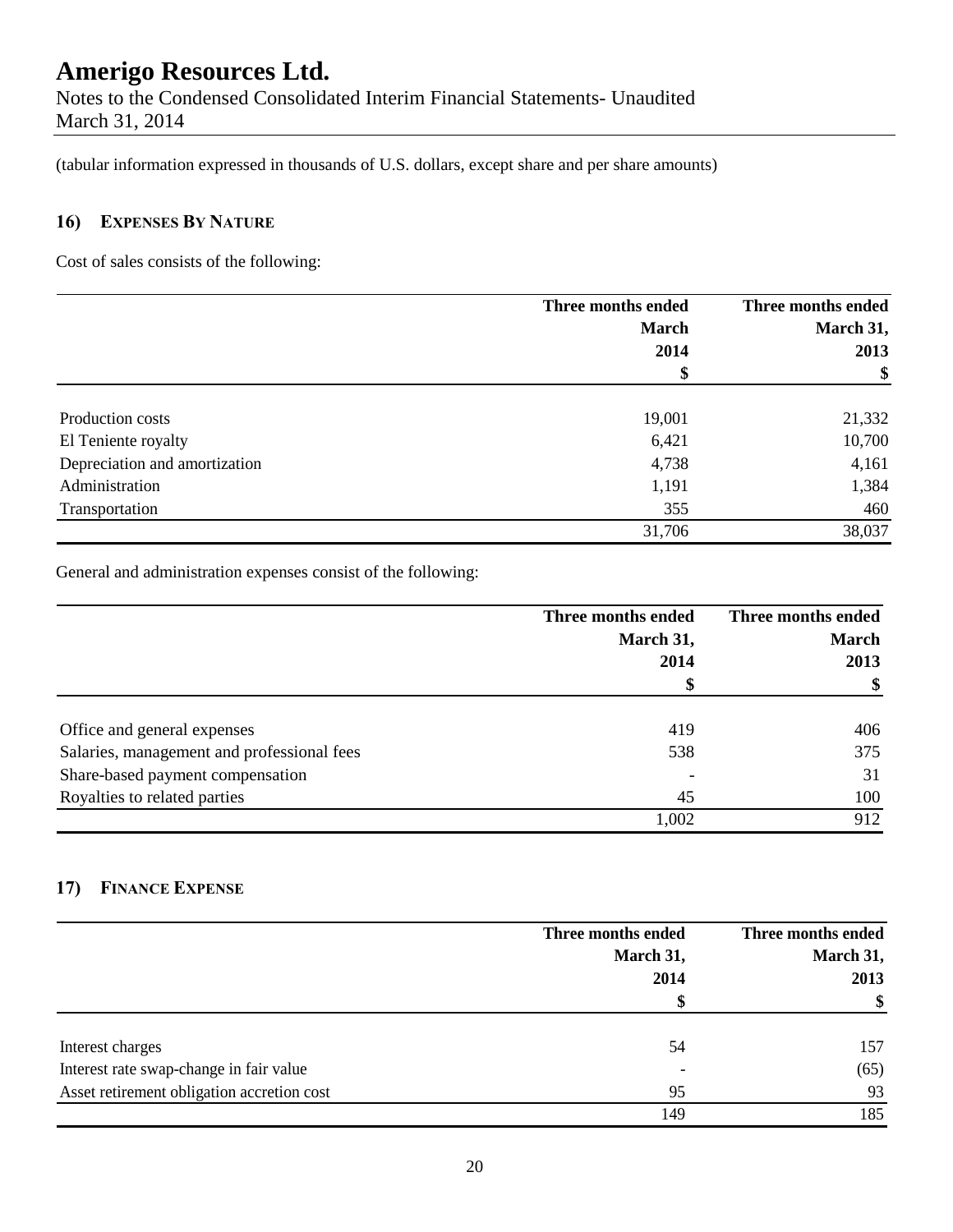Notes to the Condensed Consolidated Interim Financial Statements- Unaudited March 31, 2014

(tabular information expressed in thousands of U.S. dollars, except share and per share amounts)

### **18) OTHER GAINS**

|                       | Three months ended | Three months ended |
|-----------------------|--------------------|--------------------|
|                       | March 31,          | March 31,          |
|                       | 2014               | 2013               |
|                       | D                  | \$                 |
| Foreign exchange gain | (197)              | (98)               |
| Other gains           | (80)               | (111)              |
|                       | (277)              | (209)              |

## **19) SUPPLEMENTARY CASH FLOW INFORMATION**

|                                                                      | 2014  | 2013     |
|----------------------------------------------------------------------|-------|----------|
|                                                                      | \$    | \$       |
| Interest and taxes paid<br>(a)                                       |       |          |
| Interest paid                                                        | 39    | 65       |
| Income taxes paid                                                    | 576   | 760      |
| (b) Other                                                            |       |          |
| Decrease in accounts payable related to the acquisition of plant and | (531) | (1, 596) |
| equipment                                                            |       |          |
| Cash paid during the year for royalty dividends to related parties   | 151   | 210      |

### **20) COMMITMENTS**

- a) MVC entered into an agreement with its current power provider which extends from January 1, 2010 to December 31, 2017 and establishes minimum stand-by charges based on peak hour power supply calculations, currently estimated to be approximately \$365,000 per month for the period January 1, 2014 to December 31, 2017.
- b) The Company has entered into a joint lease agreement together with an unrelated corporation for the lease of office premises in Vancouver. The lease is for a five year term commencing August 1, 2011, and the Company's share of basic rent commitments for the remaining term of the contract is approximately \$316,355.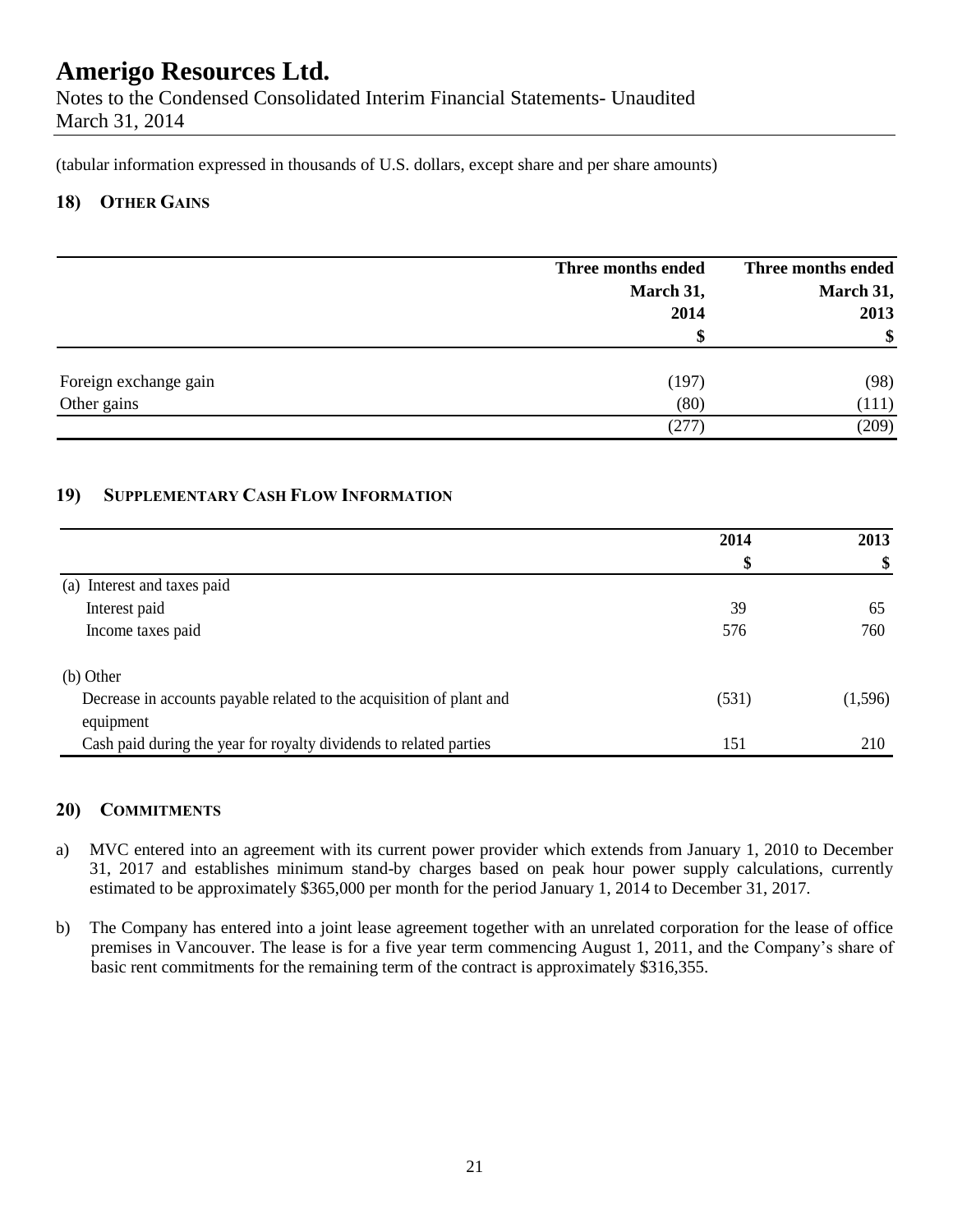Notes to the Condensed Consolidated Interim Financial Statements- Unaudited March 31, 2014

(tabular information expressed in thousands of U.S. dollars, except share and per share amounts)

### **21) SUBSEQUENT EVENTS**

a) On April 8, 2014, MVC and DET entered into a definitive agreement (the "Master Agreement") for the purchase by MVC of the processing rights to the Cauquenes tailings deposit and extending MVC's rights to process DET tailings to 2037.

Major terms of the Master Agreement include the following:

- Extension of the existing fresh tailings and Colihues contracts from 2021 to 2037;
- A sliding scale royalty to DET for copper produced from Cauquenes tailings for LME prices ranging from \$1.95/lb (16% royalty) to \$5.50/lb (39% royalty) ;
- Changes in the royalty payable to DET for copper produced from fresh tailings, including a change in the royalty calculation to a sliding scale for a range of LME prices from \$1.95/lb (13.5% royalty) to \$4.80/lb (28.4% royalty), elimination of exchange rate provisions that increased royalty costs, and an increase in the threshold below which no royalty is payable from \$0.80/lb to \$1.95/lb, the same minimum level as that for the Cauquenes royalty;
- Provisions requiring the parties to meet and review cost and royalty structures in the event prices fall below \$1.95/lb for copper or \$7.31/lb for molybdenum, or increase to be above the upper royalty limits for copper (\$4.27/lb for Colihues, \$4.80/lb for fresh tailings and \$5.50/lb for Cauquenes) and \$40/lb for molybdenum;
- A global molybdenum royalty that will also be sliding scale for molybdenum prices between \$7.31/lb (9% royalty) and \$40/lb (19.7% royalty);
- Three early exit options for DET that are only exercisable in the event of changes that were unforeseen as of the date of the Master Agreement

At a copper price of approximately \$3.10/lb the new and amended royalty formulas are estimated to result in the same royalties as the original formulas, but with improved downside protection for MVC;

The Company is conducting a detailed assessment of the impact of the Master Agreement on its consolidated financial statements. Significant adjustments are expected in respect of exploration and evaluation assets; property, plant and equipment; intangible assets, royalties to related parties; severance provisions, asset retirement obligation and deferred income tax liabilities.

b) On April 1, 2014, a comprehensive tax reform Bill was presented to the Chilean National Congress that proposes modifications to the current Chilean system of income taxation and other taxes.

The Bill provides for, among other things:

 An increase in the corporate income tax rate from 20% to 21% in 2014, 22.5% in 2015, 24% in 2016 and 25% in 2017;